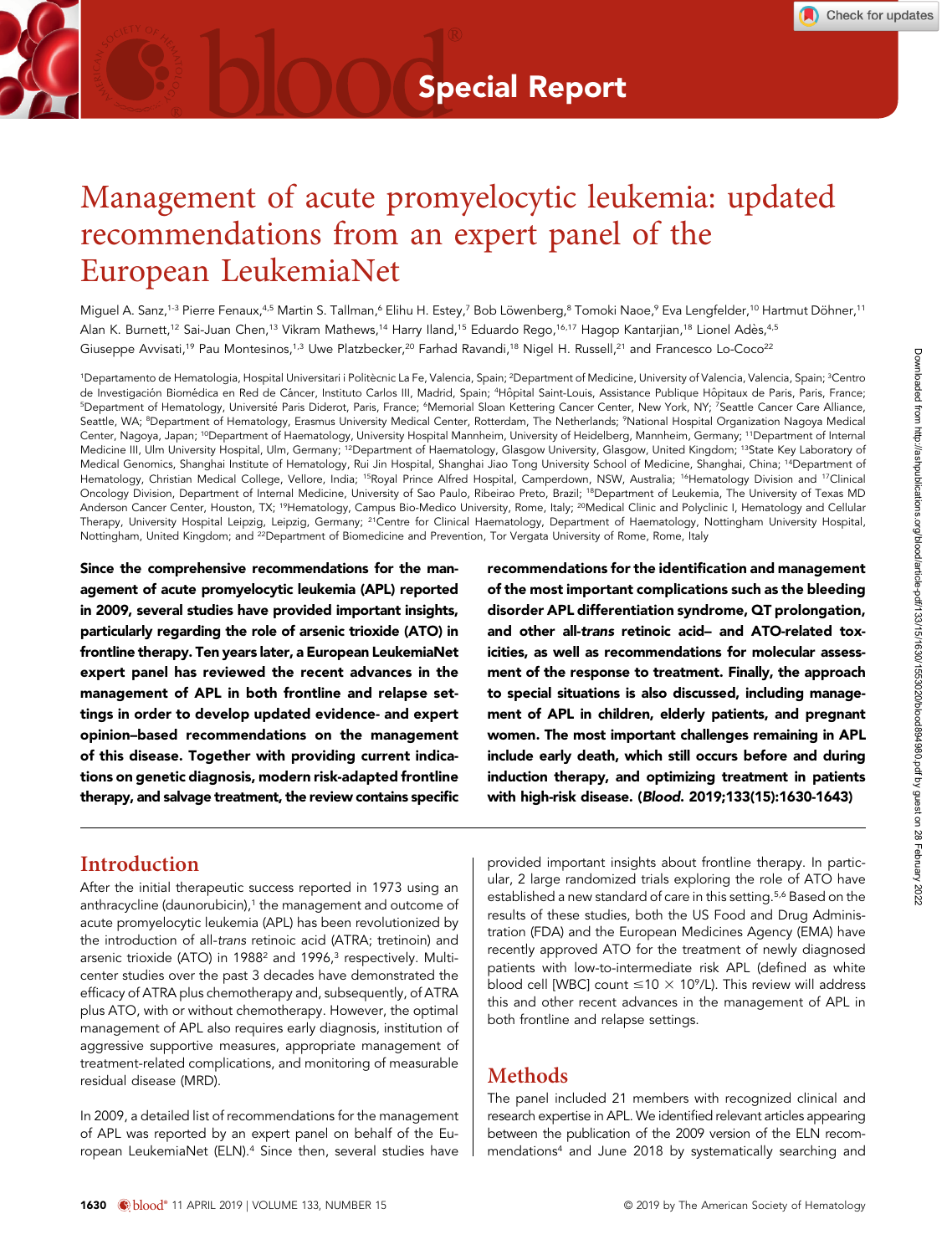critically reviewing PubMed, Cochrane, and Medline databases in the English language. The levels of evidence and grading of recommendations were those defined in the "General Guidelines for Methodologies on Research and Evaluation of Traditional Medicine" (Appendix).<sup>7</sup> We emphasize changes based on new data from 2009. Thus, with few exceptions, only articles published after 2009 will be quoted.

The panel acknowledges that drug availability and costs may vary significantly in different parts of the world. Therefore, alternative treatment options will be recommended for patients in countries facing these constraints.

# Approach to the patient with suspected APL

To prevent very early deaths occurring prior to treatment, individuals with suspected APL should be immediately hospitalized and managed as a medical emergency. The diagnosis must be confirmed at the genetic level by experienced reference laboratories. However, even before confirmation, ATRA and measures to counteract the coagulopathy should be initiated immediately based solely on the clinical suspicion of APL and review of the peripheral blood (PB) smear (Table 1).

### Genetic diagnosis

A rapid confirmation of genetic diagnosis is mandatory and should be performed, if possible, on bone marrow (BM) samples. The identification of the APL-specific genetic lesion can be made by conventional karyotyping, fluorescence in situ hybridization (FISH), reverse transcriptase polymerase chain reaction (RT-PCR; or real-time quantitative PCR [RQ-PCR]), or comparable nucleic acid–based techniques (eg, reverse transcription–quenching loop-mediated isothermal amplification [RT-QLAMP]).<sup>8</sup> The analysis of promyelocytic leukemia (PML) nuclear staining in leukemic cells using anti-PML monoclonal antibodies can be a surrogate for genetic diagnosis. All of these options are equally specific, but not equally sensitive, with cytogenetic analysis most prone to falsenegatives. FISH and immunostaining with anti-PML monoclonal antibodies are more rapid and highly sensitive and specific. However, PML nuclear staining relies on subjective interpretation, and, unless performed by experienced examiners, appears less reproducible than the other techniques. These methods cannot substitute for RT-PCR or RQ-PCR, which should always be run in parallel, as the only technique allowing definition of the type of PML/RARA isoform and quantification for subsequent MRD evaluation. Advantages and disadvantages of each technique, as well as recommendations for sample processing and banking, were comprehensively addressed in the previous 2009 ELN recommendations.4

The prognostic significance of FLT3 internal tandem duplications in patients given ATRA plus chemotherapy remains controversial.9 Recent data indicate that FLT3 internal tandem duplication mutations do not confer a worse prognosis in patients receiving ATO plus ATRA.10,11 Similarly, the prognostic significance of other recurrent but infrequent mutations in WT1, NRAS, and KRAS is uncertain and, therefore, their routine detection at diagnosis is not recommended.

Recent studies using next-generation-sequencing approaches have examined the mutational landscape of APL comparing diagnostic and relapse samples. These studies disclosed the presence at diagnosis of several gene mutations in addition to PML/RARA, together with an increased rate of mutations, including point mutations affecting the RARA and/or PML moieties of the hybrid oncoprotein in relapsed samples.<sup>12,13</sup> Such additional aberrations had no impact on prognosis and their detection is therefore not recommended in the routine evaluation of patients outside of clinical trials.

### Supportive measures to counteract the coagulopathy

As a consequence of the complex coagulopathy associated with APL, which reflects consumptive coagulation as well as primary and secondary fibrinolysis, intracerebral and pulmonary hemorrhages are the most frequent causes of death both prior to and shortly after treatment initiation. Less commonly, thrombotic complications may dominate the clinical presentation.

The supportive measures recommended to treat the coagulopathy have not changed during the last decade. Platelet counts and routine coagulation parameters, including prothrombin time, activated partial thromboplastin time, and thrombin time, as well as levels of fibrinogen and fibrinogen-fibrin degradation products should be monitored at least daily and more frequently if required. Transfusions of fibrinogen and/or cryoprecipitate, platelets, and fresh-frozen plasma should be given immediately upon suspicion of the diagnosis, and then daily or more than once a day if needed, to maintain the fibrinogen concentration above 100 to 150 mg/dL, the platelet count above 30  $\times$  10 $^{\circ}$ /L to  $50 \times 10^9$ /L, and the international normalized ratio (INR) below 1.5. Supportive treatment should be continued during induction therapy until disappearance of all clinical and laboratory signs of the coagulopathy.

The benefit of using heparin, tranexamic acid, or other anticoagulant or antifibrinolytic agents to attenuate the hemorrhagic and thrombotic risk associated with the coagulopathy before and during remission induction therapy remains questionable.

The management of a cerebral stroke or major thrombosis in the context of the coagulopathy remains challenging and potentially threatening with few data available. When a catheter-related thrombosis occurs, and a catheter is in place despite the recommendation against its use in APL, the central venous line should be removed as soon as possible. The use of unfractionated heparin could be considered in case of severe thrombosis, although the risk of hemorrhagic transformation of a stroke warrants considerable caution. If a low-molecular-weight heparin is used, the dose should be adapted to the platelet counts (eg, 70% to 80% if  $<$ 70  $\times$  10°/L; 50% if  $<$ 50  $\times$  10°/L; stop if  $<$ 30  $\times$  10°/L).

Since 2009, there appears to be no additional evidence supporting the use of recombinant factor VIIa to counteract APLassociated bleeding. Recombinant soluble thrombomodulin, an anticoagulant also active against fibrinolysis, inflammation, and endothelial cell damage,<sup>14</sup> has been used for the treatment of disseminated intravascular coagulation in Japan since 2008. A phase 3 trial showed that recombinant thrombomodulin significantly improved disseminated intravascular coagulation associated with hematological malignancies or infections.<sup>15</sup> This was also observed in a large retrospective study<sup>16</sup> and in other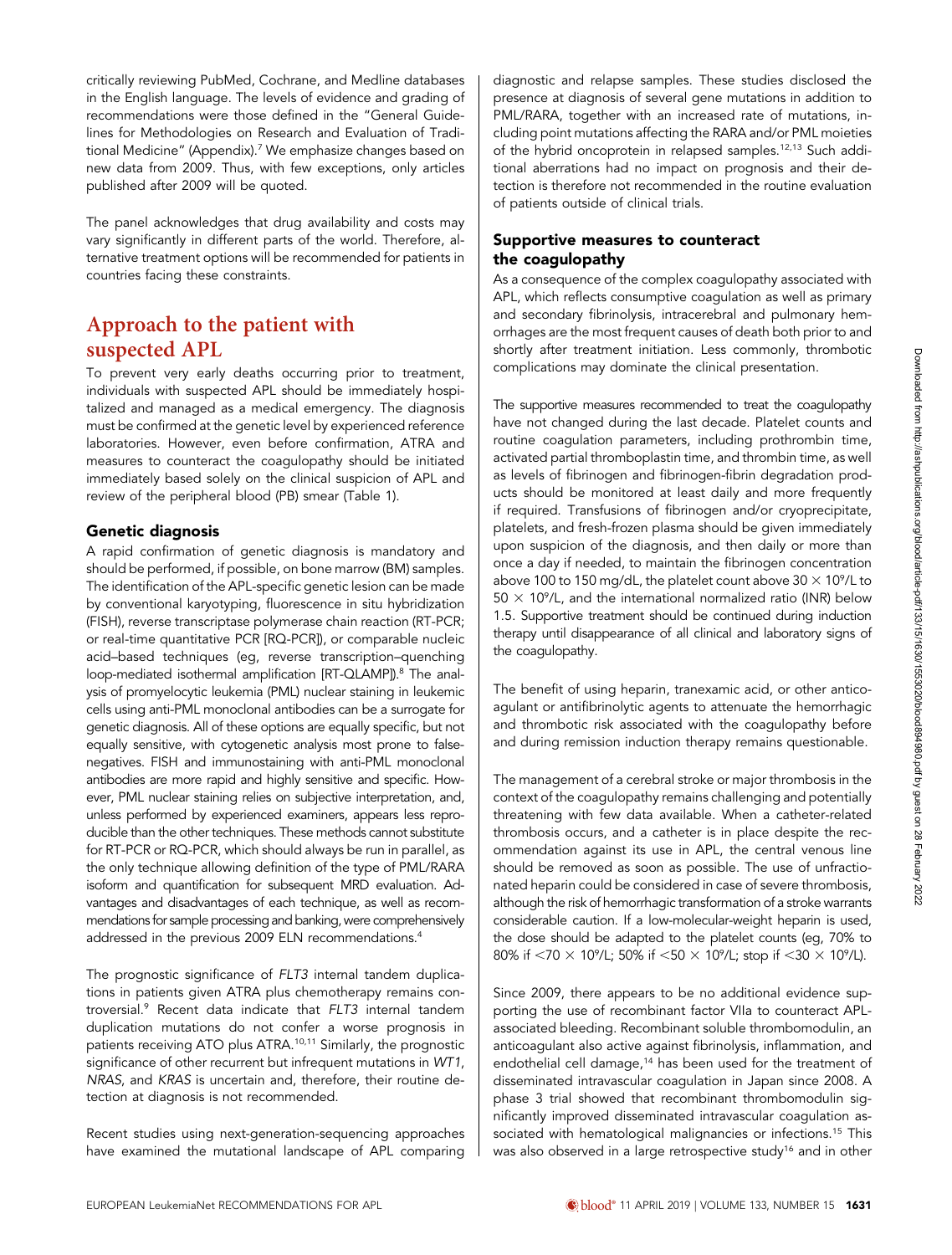### Table 1. Diagnostic workup and supportive care

| <b>Recommendation</b>                                                                                                                                                                                                                                                                                                                                                             | Level of evidence-grade<br>of recommendation | <b>Changes compared with the</b><br>2009 recommendations |
|-----------------------------------------------------------------------------------------------------------------------------------------------------------------------------------------------------------------------------------------------------------------------------------------------------------------------------------------------------------------------------------|----------------------------------------------|----------------------------------------------------------|
| 1.1. Once a diagnosis of APL is suspected, the disease should be<br>managed as a medical emergency                                                                                                                                                                                                                                                                                | $IV-C$                                       | Unchanged                                                |
| 1.2. Patients should be managed by an experienced and<br>multidisciplinary team in centers with rapid access to genetic<br>diagnosis, blood products, and specific drugs, such as ATRA,<br>ATO, and chemotherapy                                                                                                                                                                  | $IV-C$                                       | Unchanged                                                |
| 1.3. Diagnosis should be confirmed by molecular detection of PML-<br>RARA fusion (or rare molecular variants)                                                                                                                                                                                                                                                                     | $Ila-B$                                      | Unchanged                                                |
| 1.4. In addition to FISH, RT-PCR, RQ-PCR, RT-QLAMP, and<br>immunostaining with anti-PML antibody can be used for rapid<br>diagnosis of APL                                                                                                                                                                                                                                        | Ila-B                                        | Updated                                                  |
| <b>Management of coagulopathy</b><br>1.5. Treatment with ATRA should be started immediately when<br>a diagnosis of APL is suspected                                                                                                                                                                                                                                               | $Ib-A$                                       | Unchanged                                                |
| 1.6. Transfusions of fibrinogen and/or cryoprecipitate, platelets,<br>and fresh-frozen plasma should be given immediately upon<br>suspicion of the diagnosis, and then daily or more than once<br>a day if needed, to maintain the fibrinogen concentration<br>above 100-150 mg/dL, the platelet count above $30 \times 10^9$ /L to<br>$50 \times 10^9$ /L, and the INR below 1.5 | $I_{\text{lb}-\text{B}}$                     | Slightly modified                                        |
| 1.7. Platelet counts and routine coagulation parameters,<br>prothrombin time, activated partial thromboplastin time, and<br>thrombin time, as well as levels of fibrinogen and fibrinogen-<br>fibrin degradation products, should be monitored at least<br>daily and more frequently if required, until disappearance of<br>all clinical and laboratory signs of the coagulopathy | $I1b-B$                                      | New recommendation                                       |
| 1.8. The benefit of heparin, tranexamic acid, or other anticoagulant<br>or antifibrinolytic therapy remains questionable and should<br>not be used routinely outside of the context of clinical trials                                                                                                                                                                            | $IV-C$                                       | Unchanged                                                |
| 1.9. Central venous catheterization, lumbar puncture, and other<br>invasive procedures (eg, bronchoscopy) should be avoided<br>before and during remission induction therapy due to high risk<br>of hemorrhagic complications                                                                                                                                                     | $IV-C$                                       | Unchanged                                                |
| Management of hyperleukocytosis (WBC count $>10 \times 10^9$ /L) at                                                                                                                                                                                                                                                                                                               |                                              |                                                          |
| presentation<br>1.10. Cytoreductive chemotherapy should be started without<br>delay, even if the molecular results are still pending:                                                                                                                                                                                                                                             | $IV-C$                                       | Updated                                                  |
| • For patients to be treated with $ATRA +$ chemotherapy,<br>idarubicin or daunorubicin alone or combined with cytarabine<br>should be given                                                                                                                                                                                                                                       |                                              |                                                          |
| • For patients to be treated with ATRA $+$ ATO, cytoreduction<br>can be done with idarubicin (12 mg/m <sup>2</sup> ) or GO (6-9 mg/m <sup>2</sup> )                                                                                                                                                                                                                               |                                              |                                                          |
| 1.11. Leukapheresis should be avoided due to risk of precipitating<br>fatal hemorrhage                                                                                                                                                                                                                                                                                            | $III-B$                                      | Unchanged                                                |
| 1.12. Prophylactic corticosteroids can be given, which may reduce<br>the risk of APL differentiation syndrome                                                                                                                                                                                                                                                                     | $IV-C$                                       | Unchanged                                                |
| <b>Management of APL differentiation syndrome</b><br>1.13. Corticosteroids (10 mg of dexamethasone IV twice daily)<br>should be started immediately at the earliest clinical<br>suspicion of incipient APL differentiation syndrome; once the<br>syndrome has resolved, steroids can be discontinued and                                                                          | $Ila-B$                                      | Unchanged                                                |
| ATO/ATRA recommenced<br>1.14. Temporary discontinuation of differentiation therapy (ATRA<br>or ATO) is indicated only in case of severe APL differentiation<br>syndrome                                                                                                                                                                                                           | $Ila-B$                                      | Unchanged                                                |

GO, gemtuzumab ozogamicin.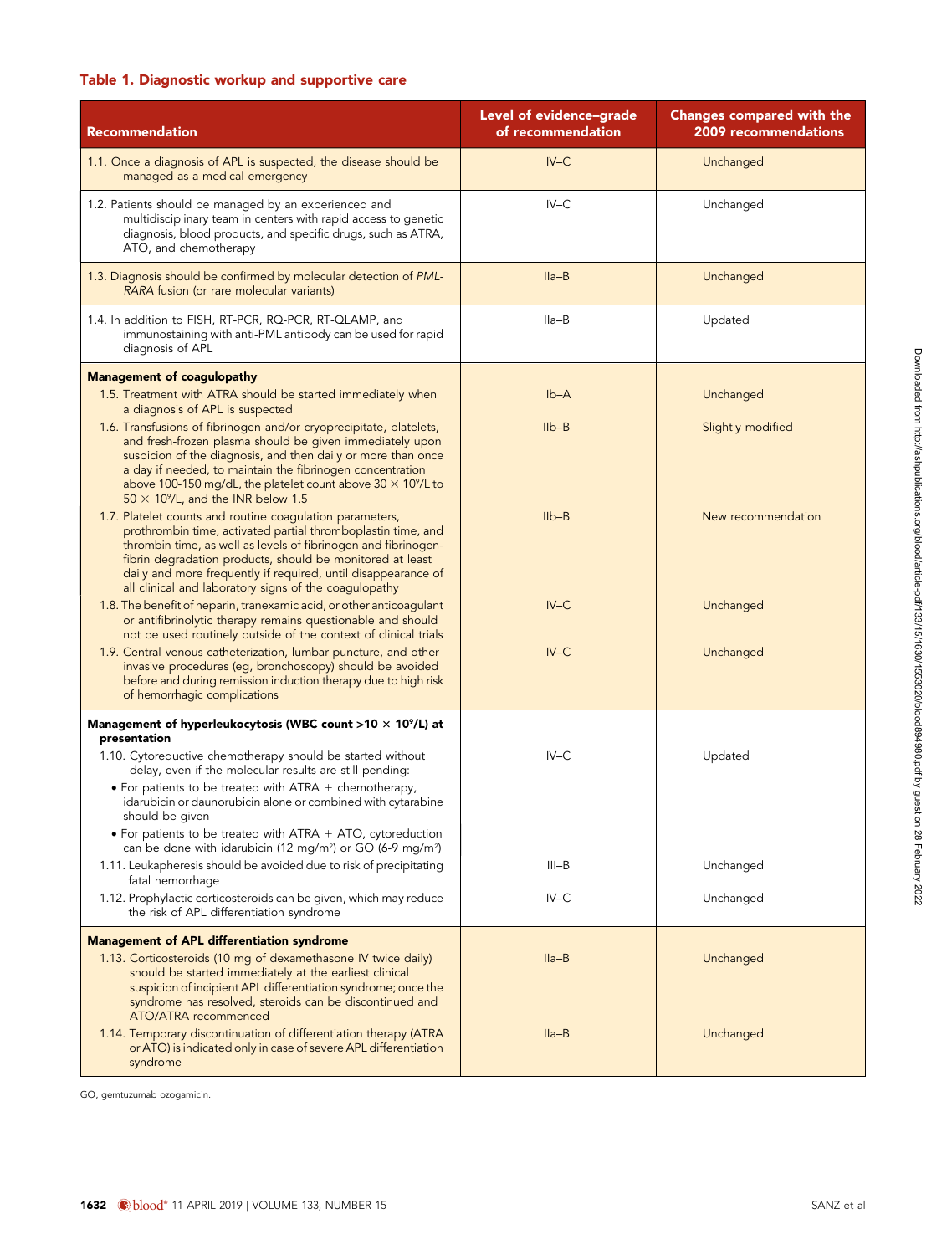#### Table 1. (continued)

| <b>Recommendation</b>                                                                                                                                                                                                                                                                                                                                                          | Level of evidence-grade<br>of recommendation | <b>Changes compared with the</b><br>2009 recommendations |
|--------------------------------------------------------------------------------------------------------------------------------------------------------------------------------------------------------------------------------------------------------------------------------------------------------------------------------------------------------------------------------|----------------------------------------------|----------------------------------------------------------|
| Management of treatment with ATO                                                                                                                                                                                                                                                                                                                                               |                                              |                                                          |
| 1.15. An increase of WBC levels above $10 \times 10^9$ /L after treatment<br>initiation with ATRA and/or ATO should be interpreted as<br>a sign of ATRA/ATO-induced differentiation and should not<br>lead to reclassification of the patient as having high-risk<br>disease                                                                                                   | $IV-C$                                       | New recommendation                                       |
| 1.16. For patients who develop a significant increase of WBC<br>counts after treatment initiation with ATRA and/or ATO, the<br>addition of hydroxyurea (2 q/d) or, in case of extreme<br>hyperleukocytosis, idarubicin (12 mg/m <sup>2</sup> ) or GO (6-9 mg/ m <sup>2</sup> )<br>can be considered                                                                            | $IV-C$                                       | New recommendation                                       |
| 1.17. Treatment with ATO should be restricted to cases confirmed<br>to be PML/RARA+                                                                                                                                                                                                                                                                                            | $IIb - B$                                    | Unchanged                                                |
| 1.18. Treatment with ATO requires careful monitoring to maintain<br>electrolytes in the normal range, keeping the serum<br>potassium above 4.0 mEq/L and serum magnesium above<br>$1.8$ mg/dL                                                                                                                                                                                  | $IV-C$                                       | Unchanged                                                |
| 1.19. Treatment with ATO requires monitoring of the QT/QTc<br>interval at least twice weekly:                                                                                                                                                                                                                                                                                  | $IV-C$                                       | New recommendation                                       |
| • For routine ECG surveillance of QT interval prolongation,<br>alternative rate adjustment formulas other than the classical<br>Bazett correction (eg, Fridericia, Hodges, or Sagie/<br>Framingham) should be used                                                                                                                                                             |                                              |                                                          |
| • Patients with episodes of significant QT prolongation or<br>torsades de pointes, with clinical symptoms, such as dizziness<br>and syncope, or with other risk factors should be closely<br>monitored; telemetered ECG monitoring can be strongly<br>considered in some patients at very high risk                                                                            |                                              |                                                          |
| • If the QT (or QTc for patients with heart rate >60 beats per<br>minute) interval is prolonged longer than 500 ms, ATO should<br>be withheld, the electrolytes repleted (potassium and<br>magnesium), and other medications that may cause<br>prolonged QTc interval sought and possibly discontinued<br>• Once the QT/QTc returns to $\sim$ 460 ms, and the electrolytes are |                                              |                                                          |
| repleted, ATO may be resumed                                                                                                                                                                                                                                                                                                                                                   |                                              |                                                          |

GO, gemtuzumab ozogamicin.

reported smaller series.<sup>17-19</sup> However, despite these encouraging results, the panel considers that further prospective controlled studies are warranted and, therefore, does not recommend the use of this agent outside of clinical trials.

Invasive procedures such as central venous catheterization, lumbar puncture, and bronchoscopy should be avoided at diagnosis and during initial treatment as long as the coagulopathy is active. These recommendations, provided in an earlier version in the 2009 recommendations, have now been added to Table 1.

### Initiation of ATRA

ATRA should be initiated immediately once APL is suspected; if the diagnosis is not supported by genetic or molecular data, ATRA should be discontinued. For patients presenting with low WBC count ( $\leq$ 10  $\times$  10°/L), administration of other antileukemic agents such as ATO or chemotherapy may be delayed until the genetic diagnosis is confirmed; however, in patients with leukocytosis (ie, WBC count  $>$  10  $\times$  10°/L), chemotherapy should be started without delay even if the diagnostic molecular results are still pending. Idarubicin or daunorubicin with cytarabine have been the most common chemotherapy-based approaches, whereas hydroxyurea (2-4 g per day) or 1 to 2 doses of idarubicin (12 mg/m<sup>2</sup>) or gemtuzumab ozogamicin (GO; 6-9 mg/m<sup>2</sup>, currently off-label) have been the most frequently cytoreductive chemotherapy used when ATO-based approaches are used. Prophylactic corticosteroids to prevent differentiation syndrome have been used in some studies but the value of the use of steroids remains unclear. Although their benefit remains uncertain, prophylactic corticosteroids can be considered in patients with a WBC count  $>5 \times 10^9$ /L to 10  $\times$  10<sup>9</sup>/L at presentation or in those showing WBC increase after the start of ATRA. Non–high-risk patients whose WBCs frequently increase to a level  $>$ 10  $\times$  10 $^{\circ}$ /L after treatment initiation should not be reclassified as high risk because the WBC increase should be interpreted as a result of ATRA-induced differentiation.

### Appropriate setting for the management of APL

The panel again recommends that patients with APL be managed by an experienced team in centers with documented rapid access to genetic diagnosis, a broad range of blood products, as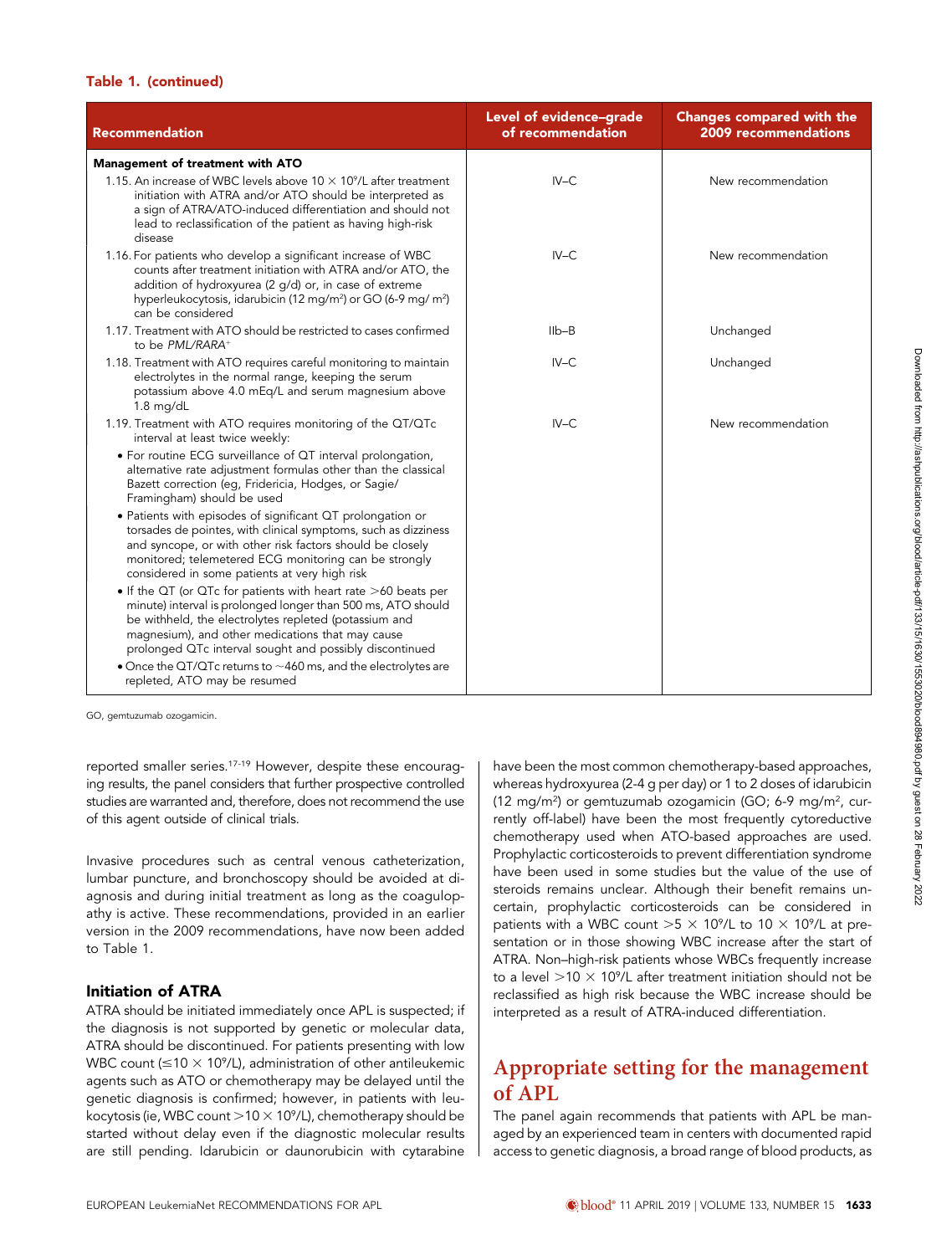well as ATRA, ATO, and chemotherapy. ATRA, in particular, should be immediately available. The panel strongly recommends that, during induction therapy, all patients, regardless of risk, should be hospitalized to ensure rigorous clinical monitoring and supportive care. However, once induction is advanced and the coagulopathy and other complications are resolved, some patients could be discharged, provided that a rapid rehospitalization is guaranteed if necessary.

### Treatment of newly diagnosed patients Supportive care

Supportive care recommendations have not substantially changed since 2009. Table 1 lists measures to treat coagulopathy and leukocytosis, as well as recommendations for the management of complications typically associated with the administration of ATRA and ATO. Recommendations for prevention and treatment of APL differentiation syndrome, and for maintenance of serum potassium and magnesium levels, remain unchanged. In addition to reiterating the need to avoid the concomitant use of drugs such as ciprofloxacin, fluconazole, and ondansetron among others commonly used in this setting that are known to prolong the corrected  $QT$  ( $QTc$ ) interval,<sup>20</sup> recommendations for QT monitoring have been modified in accordance with an important recent study.21 Although carried out in patients with non-APL acute myeloid leukemia (AML) and myelodysplastic syndrome treated with ATO combined with low-dose cytarabine, the main conclusions drawn based on extensive electrocardiogram (ECG) data can be extrapolated to the use of ATO in APL. In this study, based on 113 patients treated with ATO, 90% had QTc prolongation >470 milliseconds with 65% above 500 milliseconds when rate correction was performed with the standard Bazett formula, yet none developed severe or clinically relevant arrhythmias.21 In contrast, the use of alternative rate-correction formulas (Fridericia, Hodges, or Sagie/Framingham) indicated that only 24% to 32% of patients had rate-corrected QT intervals above 500 milliseconds. Thus, use of these formulas will result in a reduction of unnecessary interruptions of ATO therapy.

Strict monitoring for ECG changes, even via a telemetered ECG, is strongly recommended for patients with previous episodes of significant QTc prolongation or torsades de pointes, those with relevant clinical symptoms (such as dizziness and syncope), or those with other risk factors for cardiac arrhythmias.

Patients who reach an absolute QTc interval value longer than 500 milliseconds or those who develop syncope, tachycardia, or arrhythmia should be hospitalized for ECG and electrolyte monitoring, ATO should be temporarily withheld, together with, whenever possible, other medications that may prolong the QTc interval. ATO may be resumed at 50% and later increased to full dose when the QTc returns to  $\sim$ 460 milliseconds, provided that electrolytes are repleted.

#### Treatment options

Non-high-risk patients (WBC count  $\leq 10 \times 10^9$ /L) The results of 2 recently reported pivotal phase 3 studies, comparing the efficacy and safety of ATRA plus ATO vs the standard ATRA plus chemotherapy, strongly support the former combination as the new standard of care for patients with non-high-risk APL.<sup>5,6</sup>

The first reported trial, conducted by the Italian cooperative group Gruppo Italiano Malattie Ematologiche dell' Adulto (GIMEMA) in collaboration with the German-Austrian AML Study Group (AMLSG) and Study Alliance Leukemia (SAL) cooperative groups, compared ATRA plus ATO with ATRA plus chemotherapy (AIDA regimen) in patients with low-to-intermediate risk APL (WBC count  $<$  10  $\times$  10<sup>9</sup>/L). Patients were randomly assigned to receive either (a) ATRA plus ATO for induction (daily until complete remission [CR] or for a maximum of 60 days) and consolidation therapy (ATO 5 days per week, 4 weeks on 4 weeks off, for a total of 4 courses and ATRA 2 weeks on and 2 weeks off for a total of 7 courses) or (b) standard ATRA–idarubicin induction therapy followed by 3 cycles of consolidation therapy with ATRA plus chemotherapy and maintenance therapy with low-dose chemotherapy and ATRA. The results showed noninferiority and possible superiority of ATO plus ATRA without chemotherapy for both event-free and overall survival.<sup>5</sup> ATRA plus ATO was associated with significantly less myelosuppression and fewer infections, but more frequent increases in liver enzymes and QTc prolongation. These side effects, however, were reversible and manageable with temporary drug discontinuation and further dose adjustment in some cases. A recent update of this trial, analyzing an extended series of patients with a median follow-up of 41 months, showed that the event-free and overall survival advantages of ATRA plus ATO significantly increased over time, together with a statistically significant lower cumulative incidence of relapse rate in the ATO plus ATRA cohort, therefore also indicating greater efficacy of the latter regimen.<sup>22</sup>

Another randomized clinical trial, conducted by the National Cancer Research Institute (NCRI) cooperative group, compared ATRA plus chemotherapy with ATRA plus ATO in patients with APL regardless of WBC count.<sup>6</sup> The recently updated results<sup>23</sup> confirmed significantly higher event-free survival and lower cumulative incidence of relapse rates in patients receiving the ATO plus ATRA whereas overall survival was not statistically different in the 2 arms. The lack of difference in overall survival rates between the 2 arms might be explained by the recommended use of preemptive treatment with ATO for patients undergoing molecular relapse in the ATRA-plus-chemotherapy arm, which was enabled by high compliance with MRD monitoring. Despite the use of an attenuated schedule of ATO as frontline therapy, patients in the ATRA-plus-ATO arm not only had increased liver aspartate aminotransferase levels (although this was less frequent compared with the Italian-German trial), but also significantly less requirement for supportive care, compared with those treated with ATRA plus idarubicin. However, improvement in quality of life could not be demonstrated.

The long-term results of a nonrandomized study from a single institution<sup>24</sup> suggested that ATRA plus ATO results in sustained responses in patients with WBC counts  $\leq$ 10  $\times$  10°/L. Together with the results of the 2 above-mentioned phase 3 trials, these data strongly support the combination of ATRA and ATO without chemotherapy as the new standard of care for patients with non–high-risk APL. Nevertheless, in countries where chemotherapy is more affordable than ATO, the classical combination of ATRA and chemotherapy is still an acceptable option.

High-risk patients (WBC count  $>10 \times 10^9$ /L) Currently, there are 2 potential treatment options for high-risk patients, that is, ATRA plus ATO with the addition of some cytoreductive chemotherapy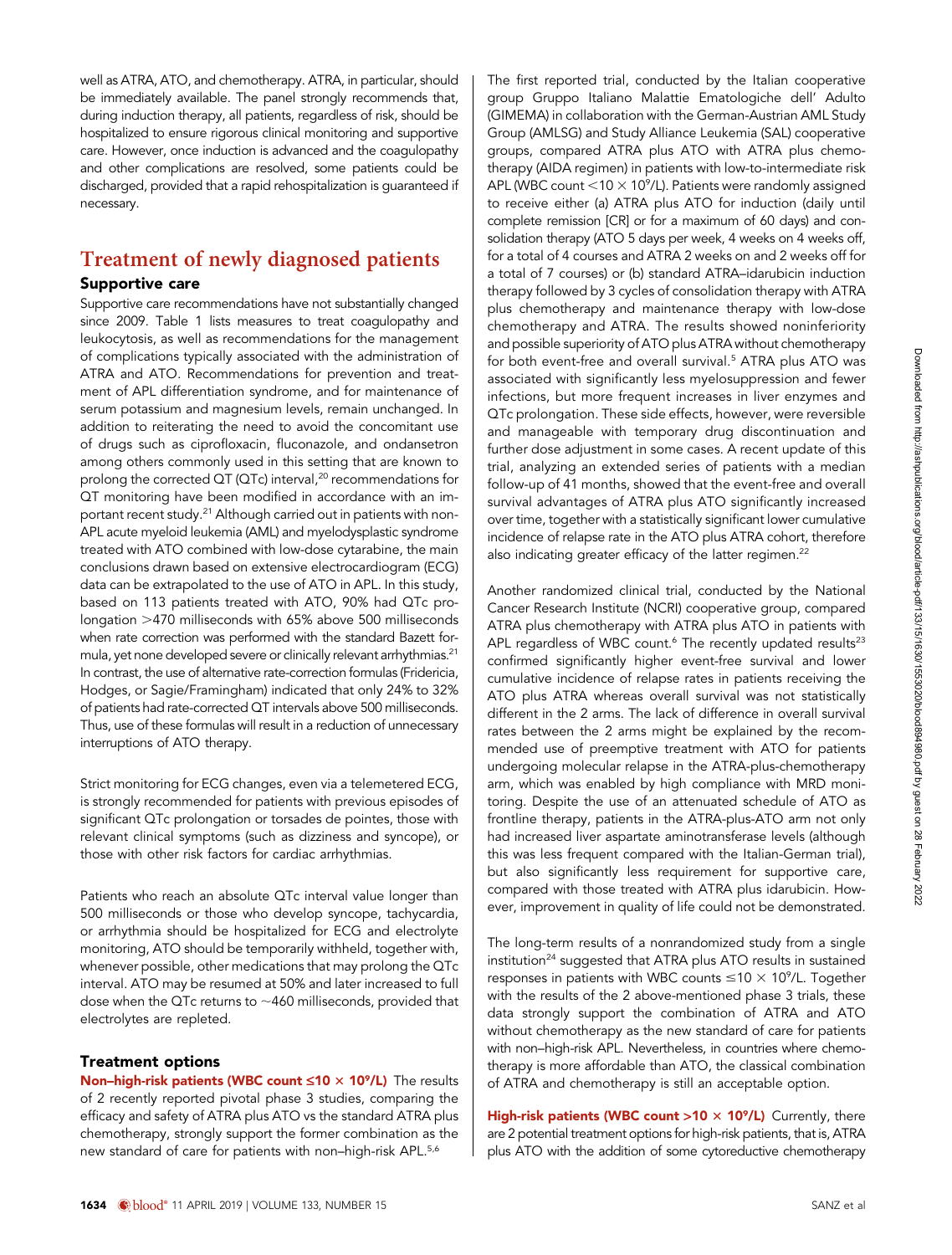and ATRA plus chemotherapy, because neither has yet been shown to be superior in randomized studies. Nevertheless, the use of ATO for high-risk patients may be problematic, at least in the United States and Europe because FDA and EMA approval is currently restricted to non–high-risk patients.

ATRA plus ATO–containing approaches The only randomized study that has been reported that compares ATRA plus chemotherapy vs ATRA plus ATO in high-risk APL patients did not show significant differences in outcomes.<sup>6</sup> In this study, high-risk patients in the ATRA-ATO arm also received a single dose of GO (6 mg/m<sup>2</sup>).

Other ATRA plus ATO–based approaches, such as the regimen used by the MD Anderson Cancer Center<sup>24</sup> (using GO 9 mg/m<sup>2</sup> on day 1) and the Shanghai group,<sup>25</sup> including 3 courses of chemotherapy as consolidation, also reported outstanding longterm results in the non–high-risk group, whereas outcomes for the high-risk group reported in these studies did not significantly improve those reported with ATRA and chemotherapy.26-28

Another interesting ATRA plus ATO–based regimen was used by the Australasian Leukaemia and Lymphoma Group (ALLG). Compared with a historical ATRA-chemotherapy control and despite a 50% reduction in idarubicin exposure, this study confirmed outstanding outcomes, not only in low- but also in high-risk patients, with no significant differences between both risk categories.10 These results have led to the approval of ATO for APL patients of all risk groups in Australia. The protocol consisted of an induction with ATRA, ATO, and 4 doses of idarubicin (6-12 mg/m<sup>2</sup>, adjusted for age), followed by 2 consolidation courses of ATRA and ATO, and then by 2 years of maintenance therapy with ATRA and low-dose chemotherapy.29 These promising results reported in a small series of high-risk patients need to be confirmed in larger series.

It should be emphasized that the heterogeneity of single-arm studies with ATO plus ATRA combining different schedules of chemotherapy does not allow for recommendation of a specific regimen for high-risk APL (apart from the control of high WBC count). Furthermore, eligible patients should therefore receive conventional treatment or be treated within prospective clinical trials (eg, APOLLO, NCT02688140).

ATRA plus chemotherapy Studies combining ATRA and chemotherapy reported over the last 2 decades have shown a virtual absence of primary resistance, 90% to 95% CR rates, and 85% to 90% rates of long-term survival. Best results with ATRA plus chemotherapy are obtained with simultaneous administration of ATRA and anthracycline-containing chemotherapy for induction. Comparable CR rates have been reported using either ATRA plus daunorubicin and cytarabine or ATRA plus idarubicin alone, with no apparent advantage observed by adding other cytotoxic agents. Consolidation therapy should entail administration of at least 2, and possibly 3, further cycles of ATRA plus anthracycline–containing chemotherapy. Some recent studies have reported molecular persistence rates  $<$ 1% after consolidation when ATRA was given for 15 days in conjunction with 3 courses of anthracycline-based risk-adapted chemotherapy.26,27 A recent comparison of the Programa Español de Tratamientos en Hematología (PETHEMA)/Hemato-Oncologie voor Volwassenen Nederland (HOVON) and the International Consortium on APL regimens using idarubicin<sup>26</sup> and daunorubicin,<sup>30</sup> respectively, indicated that the 2 drugs were associated with similar rates of primary resistance, molecular persistence of disease, and molecular and hematological relapse rates.<sup>31</sup> Although the addition of intermediate- or high-dose cytarabine during consolidation has been questioned,<sup>32</sup> the majority of studies suggest a potential benefit in terms of reduction of relapse risk for the addition of at least 1 cycle of intermediate- or high-dose cytarabine in patients younger than 60 years of age with WBC counts higher than 10  $\times$ 109 /L.26,27,33 However, chemotherapy intensification is associated with some deaths in CR and no differences were reported in overall survival.

A large randomized trial involving most European cooperative groups (APOLLO study, NCT02688140) to compare ATRA plus ATO and the addition of 2 doses of idarubicin for induction vs ATRA and chemotherapy has been recently initiated for high-risk APL patients.

Considerations on dosing, schedules, and formulations of **ATO** The therapeutic advantage obtained with ATRA and ATO compared with ATRA and chemotherapy in non–high-risk patients has been achieved with 2 different ATO dosing schedules. Although the Italian-German trial<sup>5</sup> used a more frequent dosing schedule of ATO (up to 140 doses of 0.15 mg/kg), the NCRI trial<sup>6</sup> used a less frequent dosing schedule (63 doses of 0.25-0.30 mg/kg). The intensity of ATO in the 2 schedules is, however, almost identical with respect to total ATO dose in milligrams per kilogram: the main difference being related to the scheduling and duration of treatment. Indeed, ATO was given at lower doses on a daily basis in the Italian-German trial whereas the NCRI study used the higher dose administered 2 or 3 days per week. Regarding the duration of ATO during induction therapy, in the NCRI trial, the drug was given at a dose of 0.3 mg/kg on days 1 to 5 in week 1 followed by 0.25 mg/kg twice weekly for 7 weeks, whereas in the Italian-German trial, the drug was given at a dose of 0.15 mg/kg daily until CR.

Uncertainty remains regarding how to counteract hyperleukocytosis occurring during induction with ATRA and ATO. Approximately 70% of non–high-risk patients treated with ATO develop leukocytosis with induction, with a median peak WBC count of 20  $\times$  10<sup>9</sup>/L at  $\sim$  10 days from the start of treatment.<sup>24</sup> With marked hyperleukocytosis (over  $10 \times 10^9$ /L) developing during ATO, administration of hydroxyurea (2 g per day) or 1 to 2 doses of idarubicin (12 mg/m2 ) or gemtuzumab ozogamicin (6-9 mg/m2 ) can be considered, although their clinical benefit is unclear.

Several recent studies, conducted in either newly diagnosed or relapsed patients, have shown that oral arsenic derivatives may be a valid alternative to IV ATO.34-36

The Chinese APL Cooperative Group<sup>35</sup> has recently reported 2 randomized noninferiority studies comparing IV ATO vs an oral tetrasulfide arsenic formulation (Realgar–indigo naturalis formula [RIF]) in newly diagnosed APL. The first study used ATRA and arsenic derivatives for both induction and maintenance therapy, as well as chemotherapy for consolidation in both arms,<sup>35</sup> whereas the most recent one compared 2 completely chemotherapy-free schedules in non-high-risk patients.<sup>37</sup> Both trials demonstrated that oral RIF plus ATRA was not inferior to IV ATO plus ATRA as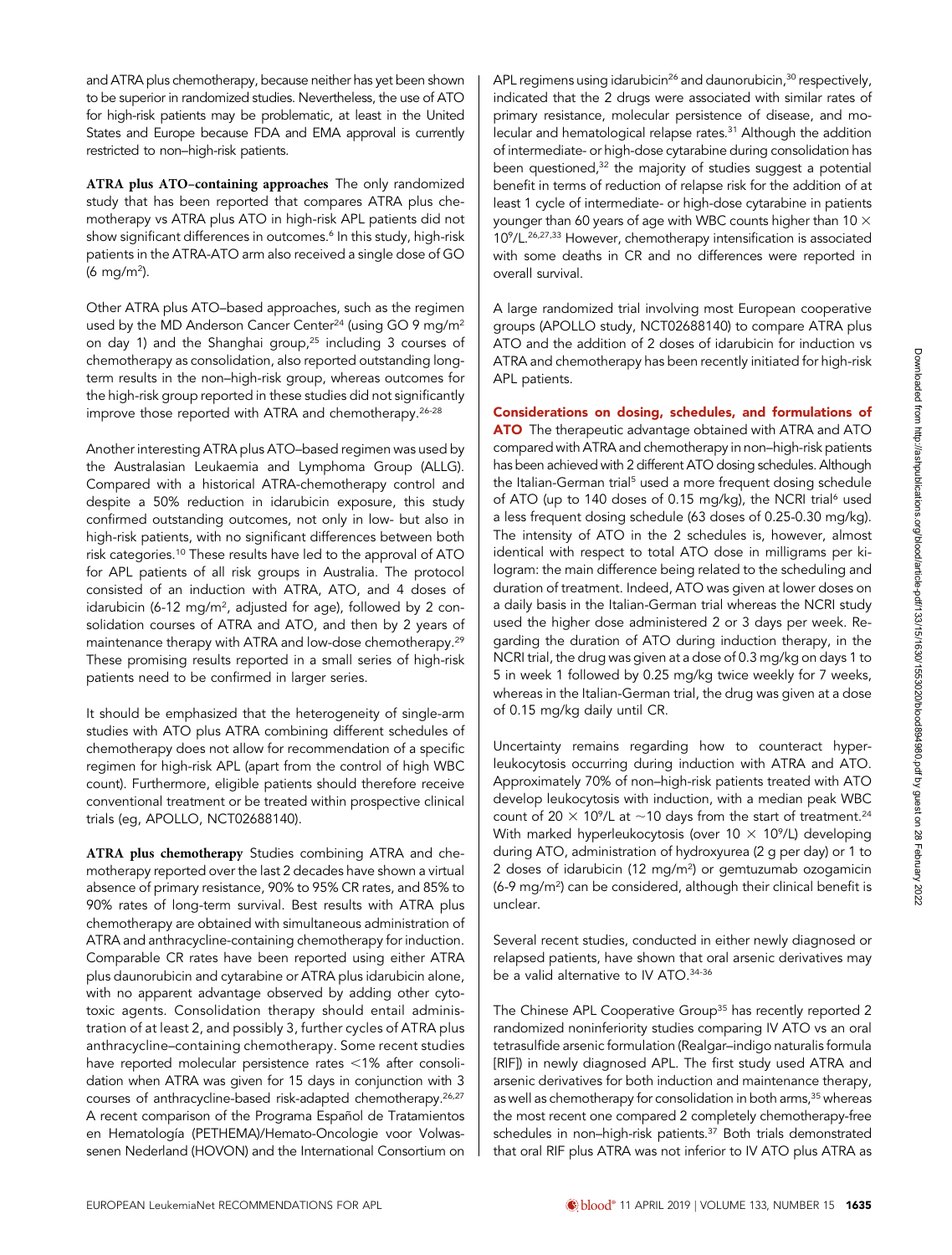first-line treatment. RIF has been commercialized and is commonly available in China, whereas it is not licensed elsewhere.

A single-center study from Hong Kong using an oral formulation of ATO has also provided excellent long-term outcomes in relapsed APL.<sup>36</sup> In Australia, a capsule-based oral formulation of ATO is currently undergoing bioavailability testing by the ALLG (ACTRN12616001022459), and an upcoming international multicenter phase 3 trial comparing ATRA plus oral ATO vs ATRA plus IV ATO in patients with non–high-risk APL will be conducted in the United States and Europe with the aim of establishing the role of oral arsenic derivatives in frontline therapy.

#### Central nervous system prophylaxis

We refer to the recommendations for central nervous system (CNS) prophylaxis published in the 2009 report.<sup>4</sup> Although there are no formal data supporting the use of CNS prophylaxis in the ATO era, if CNS prophylaxis is used, its use should be restricted to patients with WBC counts  $>$  10  $\times$  10°/L at presentation, or to those who have had a CNS hemorrhage for whom the risk of CNS relapse increases substantially.38

It is strongly advisable to postpone any CNS prophylaxis until after the achievement of CR because lumbar puncture at presentation and during induction can be extremely hazardous.

#### Response criteria and outcome measures after induction

Because disease resistance has practically disappeared, CR is currently attained in virtually all patients with genetically proven PML/RARA APL given standard ATRA plus chemotherapy or ATRA plus ATO who do not die due to complications. This fact should be considered because the morphological pattern in the BM when using ATO and ATRA may differ considerably from that observed using conventional AML cytotoxic therapy. Potentially misleading cytomorphologic features due to incomplete blast differentiation are commonly seen in APL during the first 3 to 4 weeks of induction therapy and occasionally up to 40 to 50 days. This delayed differentiation of blasts can lead to the detection of cells displaying t(15;17) by conventional cytogenetics or FISH, particularly when these tests are performed immediately after induction. The same applies to early molecular evaluation carried out soon after induction. In a randomized study,<sup>11</sup> RQ-PCR analysis for PML-RARA after induction therapy showed that the proportion of patients with detectable transcripts at the postinduction time point was higher in the ATRA-ATO arm than in the ATRA-chemotherapy arm (76% and 63%, respectively), obviously reflecting delayed maturation and slow clearance of leukemic cells rather than resistance. These morphologic, cytogenetic, and molecular findings are not indicative of therapy failure and do not justify any treatment modification. It is important that treatment with differentiating agents (ATRA or ATO) be continued until terminal differentiation with  $<$  5% of blasts in the BM. The reported median time to CR using ATRA plus ATO or chemotherapy is 4 to 5 weeks, however, a proportion of patients requires continuation of ATO and/or ATRA for up to 8 to 10 weeks.

Keeping in mind the virtual absence of disease resistance and the frequently misleading persistence of late maturing blasts at postinduction morphologic assessment, as well as a lack of important prognostic factors at this time point, the indication for BM assessment after induction is questionable, except for research purposes.

#### Response criteria and outcome measures at the end of consolidation and beyond

In sharp contrast to the lack of clinical value of molecular assessment performed at the end of induction, molecular analysis of BM collected after the completion of consolidation is crucial to determine relapse risk.<sup>39,40</sup> The achievement of molecular remission at the end of consolidation corresponds to the new ELN AML response category "CR without minimal residual disease  $(CR<sub>MRD</sub>_{n})$ , "<sup>41</sup> which is thus a major treatment objective in both APL and AML.

Given the impact of MRD positivity detected at the end of consolidation on decision-making, the panel still recommends performing a confirmatory test to collect a new marrow sample within 2 weeks using a reference laboratory for independent confirmation. Repeat testing is recommended in cases of conversion from  $MRD^$ to MRD<sup>+</sup> during follow-up prior to institution of salvage therapy.

Because early treatment intervention in patients with evidence of MRD affords a better outcome than treatment in full-blown relapse, MRD monitoring of BM has been used in routine clinical practice for all patients. However, the striking outcome improvements obtained with modern treatments call into question the benefit of stringent and prolonged monitoring of MRD, at least in non–high-risk patients (WBC count  $\leq$ 10  $\times$  10°/L) where the risk of relapse is extremely low. Given uncertain cost-effectiveness, postconsolidation MRD monitoring can be avoided in this setting and performed only in high-risk patients (WBC count  $>$  10  $\times$  10<sup>9</sup>/L) in routine clinical practice. This is in contrast to recently reported recommendations from the ELN MRD Working Party.<sup>42</sup> Although the NCRI group suggested that longitudinal monitoring postconsolidation at the 3-month interval could be carried out in patients receiving ATRA and chemotherapy, with the intent to administer ATO-based salvage early at the time of molecular relapse,<sup>43</sup> we reiterate that MRD monitoring can be avoided in non-high-risk patients who achieve CR<sub>MRD-</sub> status after consolidation, not only in patients treated with ATRA plus ATO, but also in those with ATRA plus chemotherapy. We also do not recommend MRD evaluation after induction outside of clinical trials, and emphasize again that MRD evaluation postinduction should definitely not influence therapeutic decisions.

RQ-PCR is currently the standard method for molecular monitoring in APL. As compared with qualitative RT-PCR tests, RQ-PCR is less prone to contamination, allows for a better assessment of disease response kinetics, and enables better identification of poor-quality samples that could result in "falsenegatives."<sup>40</sup> A longitudinal comparative RQ-PCR study of paired BM and PB samples for PML/RARA monitoring showed an earlier detection of molecular relapse in BM.<sup>43</sup> These data suggest that BM sampling remains the preferred approach. Nevertheless, monitoring in PB remains a reasonable, pragmatic, and more comfortable option for the patient. Allowing more frequent monitoring of blood than would be possible for marrow would make the sensitivity for detection of relapse similar between the 2 options.<sup>42</sup>

MRD positivity clearly exists when RT-PCR is positive using low sensitive methods (threshold detection roughly 1 cell in 10<sup>4</sup>) at 2 consecutive time points at least  $\sim$  4 weeks apart. With RQ-PCR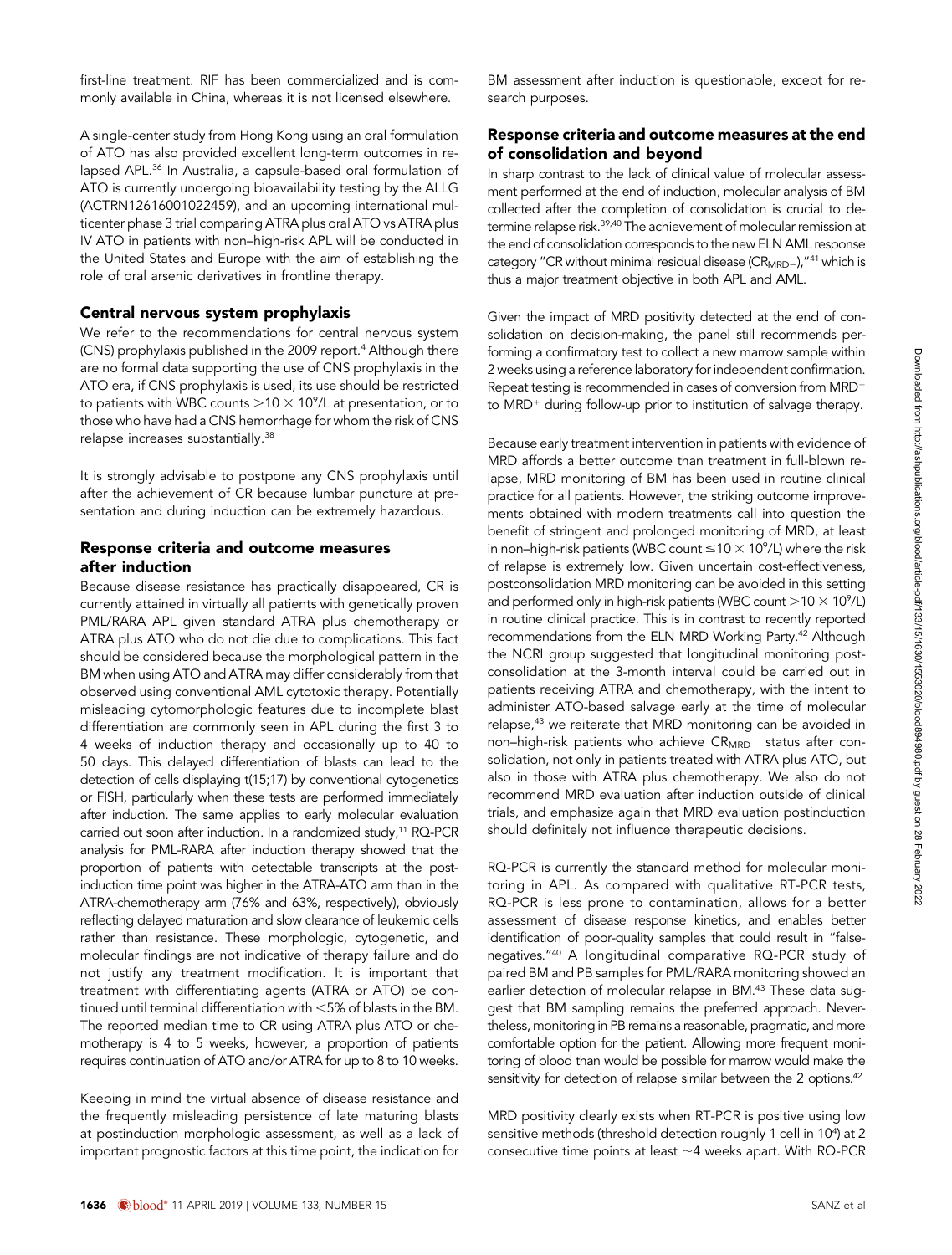### Table 2. Management during induction, consolidation therapy, and beyond

| <b>Recommendation</b>                                                                                                                                                                                                                                                                                                                                                                                                                                                                                                                      | Level of evidence-grade<br>of recommendation | <b>Changes compared with the</b><br>2009 recommendations |
|--------------------------------------------------------------------------------------------------------------------------------------------------------------------------------------------------------------------------------------------------------------------------------------------------------------------------------------------------------------------------------------------------------------------------------------------------------------------------------------------------------------------------------------------|----------------------------------------------|----------------------------------------------------------|
| 2.1. Eligible patients should be offered entry into a clinical trial                                                                                                                                                                                                                                                                                                                                                                                                                                                                       | $IV-C$                                       | Unchanged                                                |
| Induction therapy<br>2.2. For patients with a WBC count $\leq 10 \times 10^9$ /L, induction therapy should<br>consist of ATRA and ATO without chemotherapy; ATRA and<br>anthracycline-based chemotherapy is a second option when ATO is                                                                                                                                                                                                                                                                                                    | lb-A                                         | New recommendation                                       |
| contraindicated or unaffordable<br>2.3. For patients with a WBC count $>10 \times 10^9$ /L, there are 2 valid options,<br>either ATRA $+$ ATO with a certain amount of chemotherapy or<br>conventional ATRA + anthracycline-based chemotherapy                                                                                                                                                                                                                                                                                             | Ib-A                                         | New recommendation                                       |
| 2.4. Induction therapy should not be modified based on the presence of<br>leukemia cell characteristics that have variably been considered to<br>predict a poorer prognosis (eg, secondary chromosomal abnormalities,<br>FLT3 mutations, CD56 expression, and BCR3 PML-RARA isoform)                                                                                                                                                                                                                                                       | Ila-B                                        | Unchanged                                                |
| 2.5. Treatment with ATRA should be continued until terminal differentiation of<br>blasts and achievement of CR, which occurs in virtually all patients<br>following conventional $ATRA +$ anthracycline or $ATRA + ATO$ induction<br>treatment                                                                                                                                                                                                                                                                                             | Ila-B                                        | Updated                                                  |
| 2.6. Clinicians should refrain from making therapeutic modifications on the<br>basis of incomplete blast maturation (differentiation) detected up to 50 d<br>or more after the start of treatment by morphology or cytogenetic or<br>molecular assessment                                                                                                                                                                                                                                                                                  | $IV-C$                                       | Unchanged                                                |
| <b>Consolidation therapy</b><br>2.7. For patients treated with chemotherapy-free approaches, 4 consolidation<br>courses of ATO (0.15 mg/kg/d 5 days/wk, 4 wk on 4 wk off) and 7 courses<br>of ATRA (45 mg/m <sup>2</sup> /d for adults; 25 mg/m <sup>2</sup> /d for children, 2 wk on 2 wk<br>off) are recommended                                                                                                                                                                                                                         | $Ib-A$                                       | New recommendation                                       |
| 2.8. For patients treated with the conventional $ATRA +$ chemotherapy<br>approach:<br>• 2-3 courses of anthracycline-based chemotherapy should be given for                                                                                                                                                                                                                                                                                                                                                                                | $Ib-A$                                       | Slightly modified                                        |
| consolidation therapy<br>. The addition of ATRA to chemotherapy in consolidation seems to provide                                                                                                                                                                                                                                                                                                                                                                                                                                          | $I_{\text{lb}-\text{B}}$                     |                                                          |
| a clinical benefit<br>• Consolidation for high-risk patients younger than 60 years of age with<br>WBC counts higher than $10 \times 10^9$ /L should include at least 1 cycle of<br>intermediate- or high-dose cytarabine                                                                                                                                                                                                                                                                                                                   | $I1b-B$                                      |                                                          |
| 2.9. Molecular remission in the BM should be assessed at completion of<br>consolidation by RT-PCR or RQ-PCR assay affording a sensitivity of at<br>least 1 in $104$                                                                                                                                                                                                                                                                                                                                                                        | $Ila-B$                                      | Slightly modified                                        |
| Management after consolidation                                                                                                                                                                                                                                                                                                                                                                                                                                                                                                             |                                              |                                                          |
| 2.10. For patients treated with chemotherapy-free approaches (WBC count<br>$\leq$ 10 $\times$ 10 <sup>9</sup> /L), no maintenance is needed                                                                                                                                                                                                                                                                                                                                                                                                | Ib-A                                         | New recommendation                                       |
| 2.11. For patients treated with conventional ATRA $+$ chemotherapy<br>approaches: maintenance therapy should be used for patients who have<br>received an induction and consolidation treatment regimen wherein<br>maintenance has shown a clinical benefit                                                                                                                                                                                                                                                                                | Ib-A                                         | Unchanged                                                |
| 2.12. Because early treatment intervention in patients with evidence of MRD<br>affords a better outcome than treatment in hematologic relapse, MRD<br>monitoring of BM every 3 mo should be offered to high-risk patients<br>(WBC count $>$ 10 $\times$ 10 <sup>9</sup> /L) for up to 3 y after completion of consolidation<br>therapy; given the very low probability of relapse for non-high-risk<br>patients (WBC count $\leq 10 \times 10^9$ /L), prolonged MRD monitoring could<br>be avoided in this setting or carried out using PB | $I_{\text{lb}-\text{B}}$                     | Slightly modified                                        |
| 2.13. BM generally affords greater sensitivity for detection of MRD than blood<br>and therefore is the sample type of choice for MRD monitoring to guide<br>therapy                                                                                                                                                                                                                                                                                                                                                                        | Ila-B                                        | Unchanged                                                |
| 2.14. For patients testing PCR <sup>+</sup> at any stage following completion of<br>consolidation, it is recommended that a BM is repeated for MRD<br>assessment within 2 wk and that samples are sent to the local laboratory,<br>as well as to a reference laboratory for independent confirmation                                                                                                                                                                                                                                       | $IV-C$                                       | Unchanged                                                |
| 2.15. CNS prophylaxis can be considered only for patients with<br>hyperleukocytosis                                                                                                                                                                                                                                                                                                                                                                                                                                                        | $IV-C$                                       | Unchanged                                                |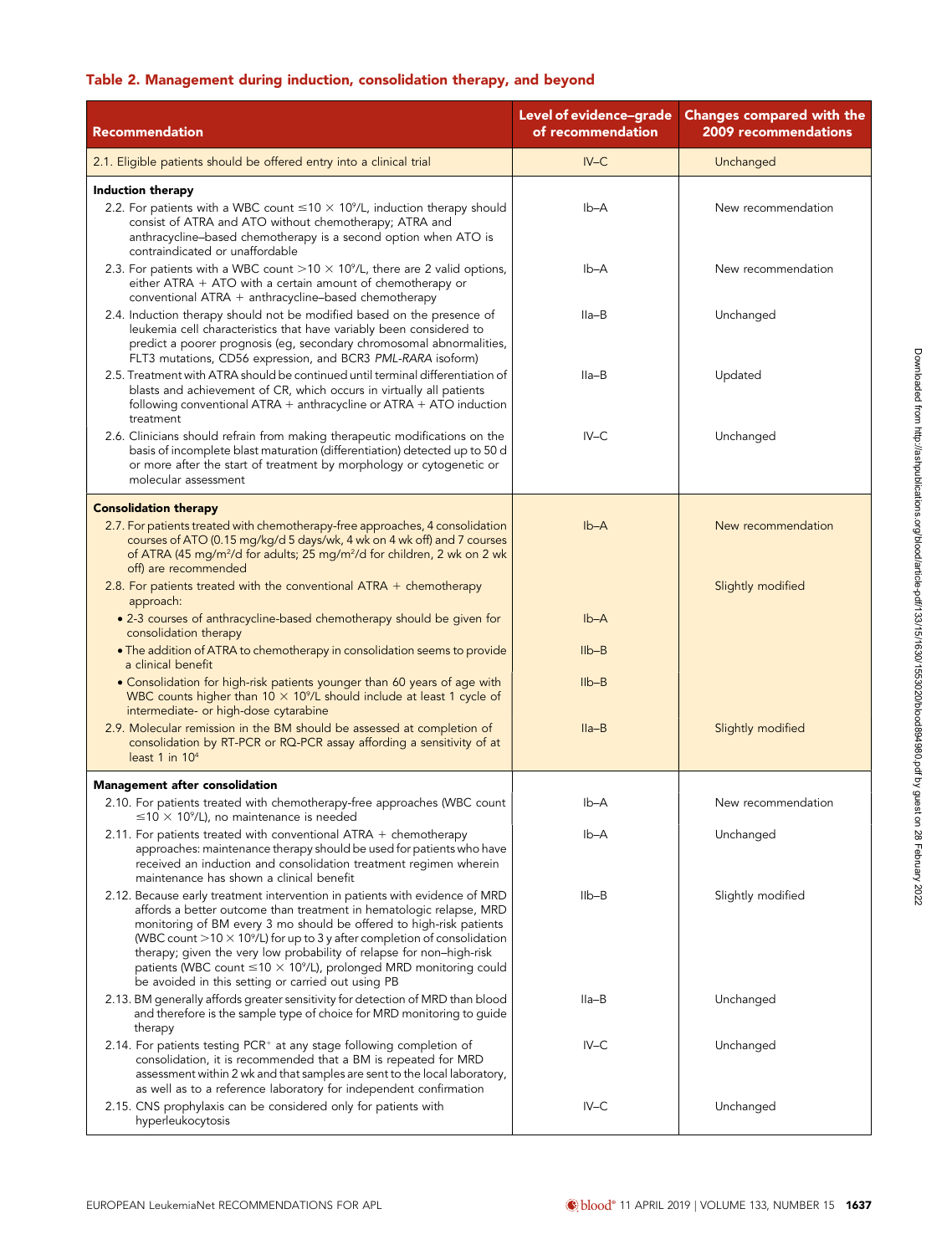#### Table 3. Management of special situations

| <b>Recommendation</b>                                                                                                                                                                                                                                                                                                                                                                                                                               | Level of evidence-grade<br>of recommendation | <b>Changes compared with the</b><br><b>2009 recommendations</b> |
|-----------------------------------------------------------------------------------------------------------------------------------------------------------------------------------------------------------------------------------------------------------------------------------------------------------------------------------------------------------------------------------------------------------------------------------------------------|----------------------------------------------|-----------------------------------------------------------------|
| <b>Older patients</b><br>3.1. Elderly patients in good clinical condition treated with chemotherapy-<br>based regimens should be managed with a treatment approach similar to<br>that used in younger patients, but slightly attenuated in dose intensity;<br>although the experience with chemotherapy-free approaches in this<br>setting is very limited, it seems reasonable to follow a similar strategy for<br>patients with non-high-risk APL | $Ila-B$                                      | Slightly modified                                               |
| Patients with severe comorbidities<br>3.2. Older and younger patients with severe comorbidities unfit for<br>chemotherapy (especially anthracyclines) are candidates to receive ATO-<br>based treatment schedules                                                                                                                                                                                                                                   | $III-B$                                      | Unchanged                                                       |
| <b>Children</b><br>3.3. ATRA at 25 mg/m <sup>2</sup> /d is the recommended dose in children and<br>adolescents                                                                                                                                                                                                                                                                                                                                      | $Ila-B$                                      | Unchanged                                                       |
| <b>Pregnant women</b><br>3.4. Management of APL in pregnancy requires the involvement of the<br>patient, hematologist, obstetrician, and neonatologist                                                                                                                                                                                                                                                                                              | $III-B$                                      | Unchanged                                                       |
| 3.5. Retinoids are highly teratogenic and should be avoided in the first<br>trimester unless the patient decides to have a termination of pregnancy                                                                                                                                                                                                                                                                                                 | $III-B$                                      | Unchanged                                                       |
| 3.6. ATRA can be used in the second and third trimesters of pregnancy<br>3.7. Arsenic derivatives are highly embryotoxic and are contraindicated at any<br>stage of pregnancy                                                                                                                                                                                                                                                                       | $III-B$<br>$IV-C$                            | Unchanged<br>Unchanged                                          |
| 3.8. In patients presenting in the first trimester and not wishing to have<br>a termination of pregnancy, induction therapy with daunorubicin alone<br>can be offered                                                                                                                                                                                                                                                                               | $IV-C$                                       | Unchanged                                                       |
| 3.9. Although chemotherapy appears reasonably safe in the second and third<br>trimester of pregnancy, it is associated with an increased risk of abortions<br>and premature delivery, and induction of labor between cycles of<br>chemotherapy should be considered                                                                                                                                                                                 | $III-B$                                      | Unchanged                                                       |
| 3.10. Stringent fetal monitoring, with particular emphasis on cardiac function,<br>is recommended for patients receiving ATRA with or without<br>chemotherapy during pregnancy                                                                                                                                                                                                                                                                      | $IV-C$                                       | Unchanged                                                       |
| 3.11. For deliveries before 36 wk of gestation, antenatal corticosteroids<br>before preterm delivery are recommended to reduce the risk of fetal<br>morbidity and mortality associated with respiratory distress syndrome                                                                                                                                                                                                                           | $I_{\text{lb}-\text{B}}$                     | Unchanged                                                       |
| 3.12. After successful delivery, breastfeeding is contraindicated if<br>chemotherapy or ATO is needed                                                                                                                                                                                                                                                                                                                                               | $IV-C$                                       | Unchanged                                                       |
| 3.13. Female patients with APL should be advised against conceiving while<br>exposed to ATRA or ATO for consolidation and maintenance therapy                                                                                                                                                                                                                                                                                                       | $IV-C$                                       | Unchanged                                                       |
| <b>Management of therapy-related APL</b><br>3.14. Patients with tAPL should be treated like those with de novo APL, but<br>modifications may be necessary taking into account cardiac toxicity and<br>prior anthracycline exposure                                                                                                                                                                                                                  | $III-B$                                      | Unchanged<br>Unchanged                                          |

tAPL, therapy-related APL.

methods, which typically are marginally more sensitive than RT-PCR (median,  $10^{4.2}$ ; range,  $10^{2.9}$ - $10^{5.2}$ ),  $43.44$  interpretation can be difficult when the transcript number is low in the context of a highsensitivity assay ( $\geq$  10<sup>5</sup>). In these cases, the most reliable indicator of true MRD positivity is the observation of increasing copy number of PML/RARA transcripts in at least 2 successive BM samples.

With regard to giving precise recommendations for long-term follow-up intervals of patients who have achieved an MRD<sup>-</sup> status, there are no data. However, it seems reasonable to perform blood counts once a month during the first 12 months after diagnosis, and at 3- to 4-month intervals during the first 2 to 3 years.

### Management after consolidation

The rare cases with molecular persistence of disease at the end of consolidation, and the more common molecular relapse, are highly predictive of early hematological (morphologic) relapse.45,46 Therefore, patients with molecular persistence or molecular relapse require immediate additional treatment, including transplantation (hematopoietic stem cell transplantation [HSCT]) if feasible. In patients showing molecular persistence or molecular relapse after ATRA plus chemotherapy, ATRA plus ATO can be used to achieve a new molecular remission.<sup>43</sup> ATRA plus chemotherapy remains an option when molecular persistence occurs after frontline therapy with ATRA plus ATO.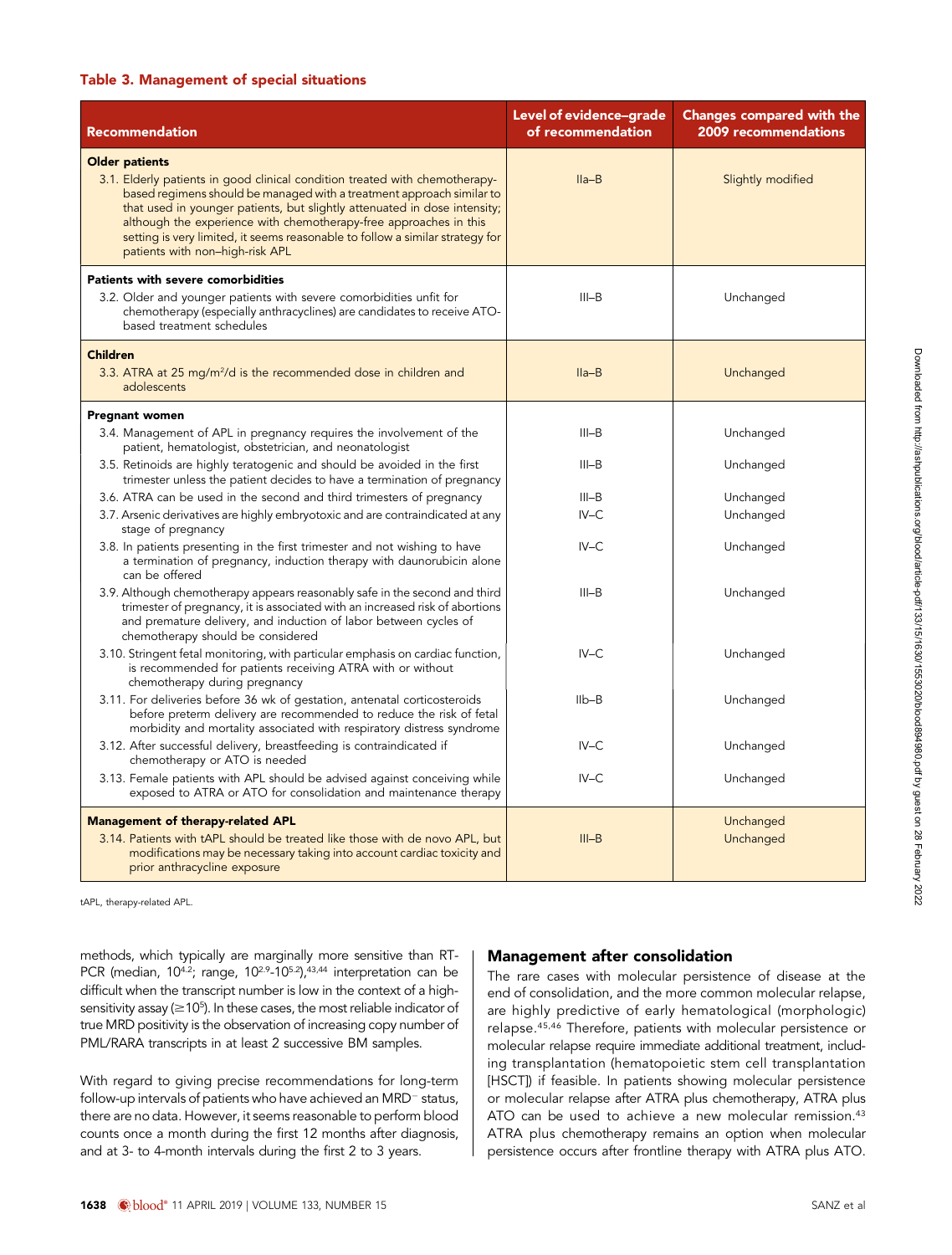### Table 4. Sensitivity to ATRA and ATO of the 12 fusion genes involving RARA that have been recognized so far, excluding PML-RARA

| <b>RARA rearrangements</b> | <b>Translocations</b>                    | No. of cases<br>reported | <b>ATRA sensitivity</b>                          | <b>ATO sensitivity</b> | <b>First</b><br>report Ref. |
|----------------------------|------------------------------------------|--------------------------|--------------------------------------------------|------------------------|-----------------------------|
| ZBTB16-RARA                | t(11;17)(q23;q21)                        | $>30$                    | Poorly responsive                                | Poorly responsive      | 64                          |
| NPM-RARA                   | t(5;17)(q35;q21)                         | ?                        | Sensitive                                        | <b>ND</b>              | 65                          |
| NuMA-RARA                  | t(11;17)(q13;q21)                        | 1                        | Sensitive                                        | <b>ND</b>              | 66                          |
| STAT5b-RARA                | der(17)                                  | 9                        | Poorly responsive                                | Poorly responsive      | 67                          |
| PRKAR1A-RARA               | t(17;17)(q21;q24) or<br>del(17)(q21;q24) | 1                        | Sensitive                                        | Sensitive              | 68                          |
| FIP1L1-RARA                | t(4;17)(q12;q21)                         | $\overline{2}$           | Sensitive in 1 case                              | <b>ND</b>              | 69                          |
| <b>BCoR-RARA</b>           | t(X;17)(p11;q21)                         | $\overline{2}$           | Sensitive in 2 cases                             | Insensitive in 1 case  | 49                          |
| OBFC2A-RARA                | t(2;17)(q32;q21)                         | 1                        | Sensitive, in vitro sensitive<br>in 1 of 2 cases | <b>ND</b>              | 50                          |
| TBLR1-RARA                 | t(3;17)(q26;q21)                         | 1                        | Insensitive                                      | <b>ND</b>              | 51                          |
| GTF2I-RARA                 | t(7;17)(q11;q21)                         | 1                        | Sensitive                                        | Sensitive              | 52                          |
| IRF2BP2-RARA               | t(1;17)(q42;q21)                         | 3                        | Sensitive                                        | Sensitive              | 53                          |
| FNDC3B-RARA                | t(1;17)(q42;q21)                         | 1                        | Sensitive                                        | Sensitive              | 54                          |

ND, not determined; Ref., reference citation number.

The use of GO may also be considered in both situations, but always as a bridge to HSCT, although it may confer a risk of venoocclusive disease/sinusoidal obstructive syndrome. Optimal therapy in patients unsuitable for HSCT is not well established.

The role of maintenance therapy in patients treated with ATRA and chemotherapy–based approaches remains controversial, particularly in non–high-risk patients. However, the outstanding results reported using ATRA plus ATO approaches without maintenance therapy suggest that this phase of treatment has no role in this setting.<sup>5,6</sup> As for high-risk patients, maintenance therapy may still play a role for those receiving ATRA and chemotherapy while its omission in the setting of ATRA and ATO is currently under investigation. A recent randomized study of the Japanese Adult Leukemia Study Group has demonstrated a significant benefit in relapse-free survival of tamibarotene over ATRA in maintenance therapy, especially in high-risk patients who obtained molecular remission with ATRA and chemotherapy.<sup>47</sup>

Given the extreme rarity of relapse in low-risk patients who are PCR<sup>-</sup> after completion of consolidation, the panel concluded that there was no need for blood or marrow PCR monitoring after this time in these patients.

Recommendations on management during induction, consolidation therapy, and beyond are listed in Table 2.

# Management of special situations and APL molecular variants

Previous ELN recommendations<sup>4</sup> have not been modified, except for patients with severe comorbidities or older patients (Table 3).

Two randomized trials have shown the efficacy and safety of ATO-plus-ATRA approaches in older patients.<sup>5,6</sup> Based on the results of recent trials, it seems reasonable to extend this approach to patients with comorbidities or those who are very elderly who are deemed unfit for chemotherapy but considered fit for ATO. Similarly, the chemotherapy-free regimen is being investigated in children with newly diagnosed APL by the Children's Oncology Group<sup>48</sup> (NCT02339740) and other cooperative groups worldwide. The use of ATO in the treatment of children with APL may not only reduce exposure to a high cumulative dose of anthracycline and, therefore, reduce some of the long-term side effects, but also may increase efficacy in a patient population with higher prevalence of high-risk disease.

The 2009 ELN recommendations for management of APL in pregnancy are unchanged.

In addition to the 6 extremely rare RARA fusion variants recognized before 2009 (ZBTB16-RARA, NPM-RARA, NuMA-RARA, STAT5b-RARA, PRKAR1A-RARA, and FIP1L1-RARA),<sup>4</sup> 6 new RARA partner genes have been described in recent years: BCoR,<sup>49</sup> OBFC2A,<sup>50</sup> TBLR1,<sup>51</sup> GTF2I,<sup>52</sup> IRF2BP2,<sup>53</sup> and FNDC3B.<sup>54</sup> Table 4 shows the limited information available on the sensitivity to ATRA and ATO of the 12 genetic variants involving RARA currently recognized, excluding PML-RARA. The appropriate management of patients with these RARA fusion products is still unknown because other than for ZBTB16/RARA, the evidence mostly consists of single case reports. As a general rule, treatment of patients with ATRA-sensitive variants should include this agent in combination with anthracycline-based chemotherapy, whereas in those with ATRA-resistant variants,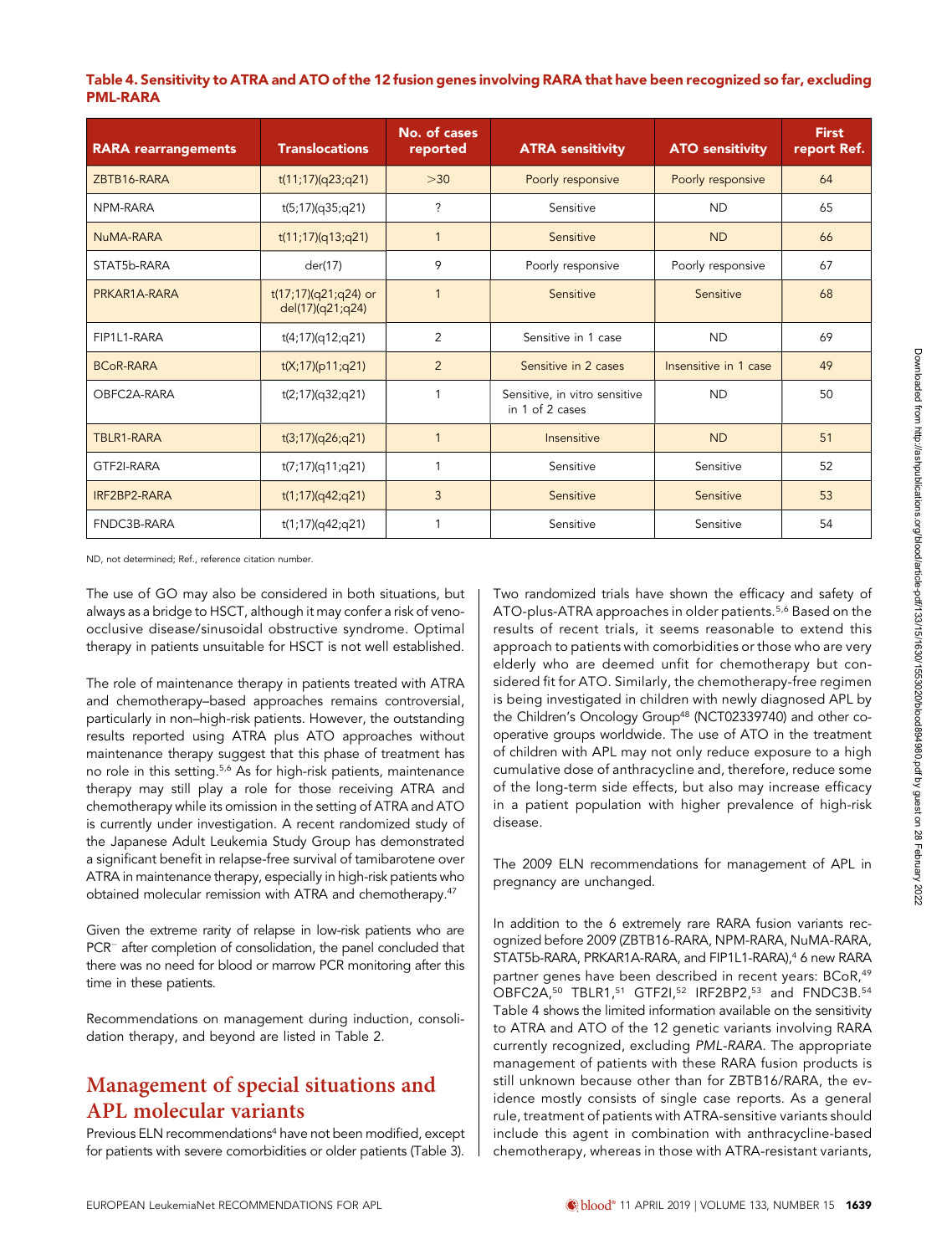#### Table 5. Management of molecular persistence, molecular relapse, and hematologic relapse

| <b>Recommendation</b>                                                                                                                                                                                                                                                                                                                                                                                                                                                                                                                                                                              | Level of evidence-grade<br>of recommendation | <b>Changes compared with the</b><br>2009 recommendations |
|----------------------------------------------------------------------------------------------------------------------------------------------------------------------------------------------------------------------------------------------------------------------------------------------------------------------------------------------------------------------------------------------------------------------------------------------------------------------------------------------------------------------------------------------------------------------------------------------------|----------------------------------------------|----------------------------------------------------------|
| 5.1. For patients with confirmed molecular relapse (defined as 2 successive<br>PCR <sup>+</sup> assays, with stable or rising PML-RARA transcript levels detected in<br>independent samples analyzed in 2 laboratories), preemptive therapy has<br>to be started promptly to prevent frank relapse                                                                                                                                                                                                                                                                                                 | $IIa-B$                                      | Unchanged                                                |
| 5.2. Salvage therapy for molecular persistence after consolidation, molecular<br>relapse, or hematologic relapse should be chosen considering the<br>previously used first-line treatment and duration of first relapse:<br>$\bullet$ Patients relapsing after ATRA $+$ chemotherapy should be managed with<br>$ATRA + ATO-based approaches$<br>• Patients relapsing after ATRA $+$ ATO should be managed with ATRA $+$<br>chemotherapy<br>• A potential exception for crossing over to a different treatment of relapsed<br>patients may be considered for those with late relapse (eg, CR1 >2 y) | $IV-C$                                       | New recommendation                                       |
| 5.3. Patients achieving second CR should receive intensification with HSCT or<br>chemotherapy, if possible                                                                                                                                                                                                                                                                                                                                                                                                                                                                                         | $IV-C$                                       | Unchanged                                                |
| 5.4. Allogeneic HSCT is recommended for patients failing to achieve a second<br>molecular remission                                                                                                                                                                                                                                                                                                                                                                                                                                                                                                | $IV-C$                                       | Unchanged                                                |
| 5.5. Autologous HSCT is the first option for patients without detectable MRD in<br>the marrow and with an adequate PCR <sup>-</sup> harvest                                                                                                                                                                                                                                                                                                                                                                                                                                                        | $IIa-B$                                      | Slightly modified                                        |
| 5.6. For patients in whom HSCT is not feasible, the available options include<br>repeated cycles of ATO with or without ATRA with or without<br>chemotherapy                                                                                                                                                                                                                                                                                                                                                                                                                                       | $IV-C$                                       | Unchanged                                                |
| 5.7. For patients with CNS relapse, induction treatment consists of weekly triple<br>ITT with methotrexate, hydrocortisone, and cytarabine until complete<br>clearance of blasts in the cerebrospinal fluid, followed by 6-10 more spaced<br>out ITT treatments as consolidation; systemic treatment should also be<br>given following recommendations 5.1 to 5.6                                                                                                                                                                                                                                  | $IV-C$                                       | Unchanged                                                |

CR1, first CR; ITT, intrathecal therapy.

the addition of ATRA is less attractive and management should consist of AML-like approaches.

# Management of molecular and hematologic relapse

Previous ELN recommendations for the management of relapse were entirely focused on patients who relapsed following ATRA plus chemotherapy as first-line treatment.<sup>4</sup> Here, 2 independent retrospective studies reported that early treatment intervention in patients with molecular relapse affords a better outcome than treatment only at hematologic relapse.<sup>55,56</sup> Hence the recommendation (unchanged since 2009) is to promptly start preemptive therapy in order to prevent hematologic relapse. Salvage therapy for molecular or hematologic relapse should be chosen considering the previously used first-line treatment (Table 5). Thus, patients who relapsed after ATRA plus chemotherapy should be treated with an ATRA plus ATO–based approach as salvage therapy until achievement of MRD negativity, whereas for those relapsing after ATRA plus ATO, an ATRA-plus-chemotherapy approach could be the most appropriate option. A potential exception for crossing over to a different treatment for patients who relapsed may be considered for those with late relapse (eg,  $>2$  years in CR).

Regardless of scenario, the main objective of salvage therapy is the achievement of molecular remission as a bridge to HSCT. Based on recent studies,57-62 autologous HSCT should be considered the first choice for eligible patients achieving second molecular remission. However, a recent NCRI report questions the role of transplantation, at least in patients achieving molecular remission with ATO and ATRA who do not have CNS disease at relapse and who have received a full course of consolidation with ATO.<sup>23</sup> Patients failing to achieve molecular remission are candidates for allogeneic HSCT. Patients unsuitable for HSCT and those with a very prolonged CR1 can be managed with some type of continuation therapy chosen considering previous treatments and clinical condition.

A recently reported association between PML mutations occurring in the hotspot domain (C212-S220) and arsenic-resistant disease, if confirmed, may be helpful in guiding treatment choices.<sup>63</sup>

Recommendations regarding CNS and other extramedullary relapses remain the same.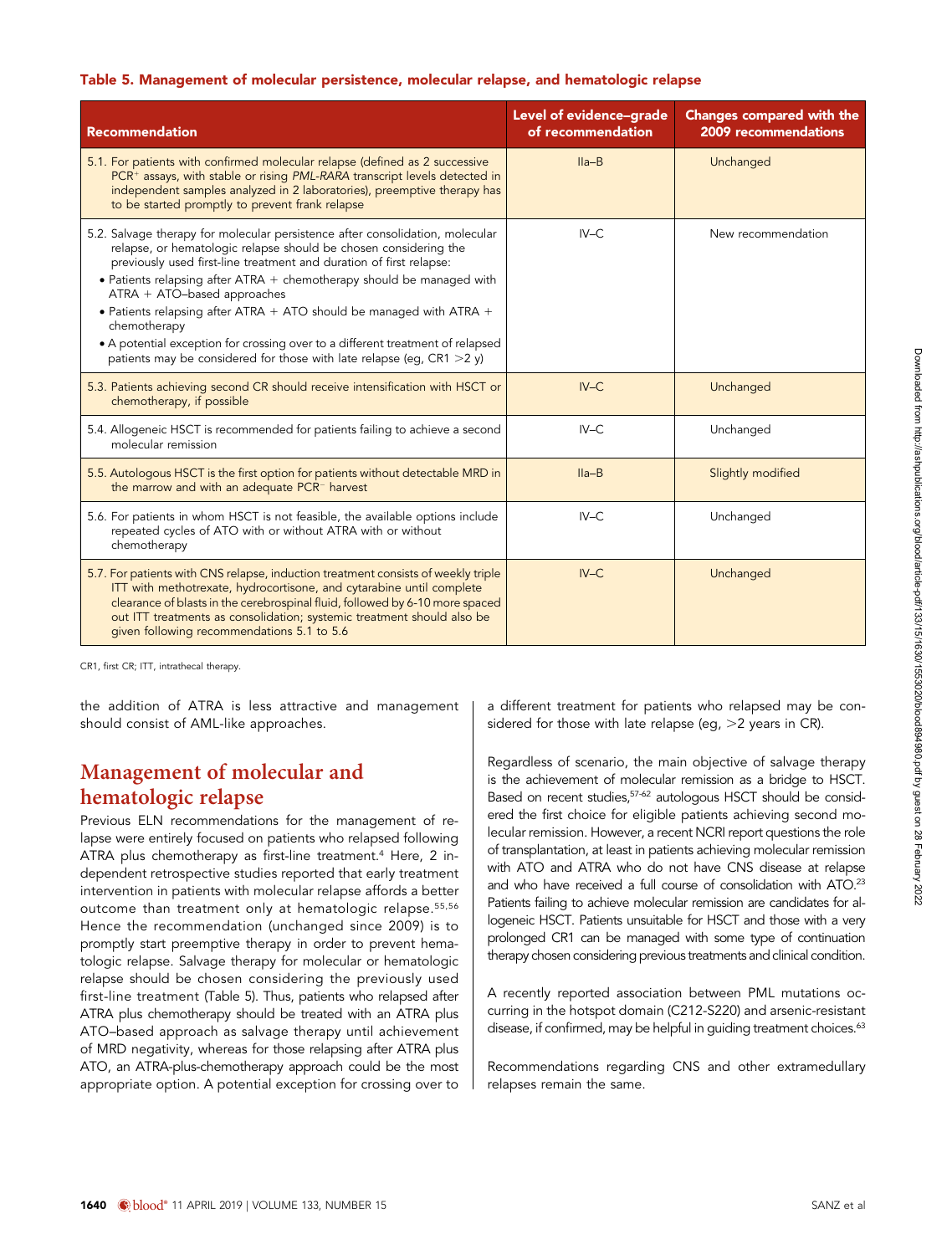### Acknowledgment

The authors gratefully acknowledge Rüdiger Hehlmann for his continuous generous support of these recommendations on behalf of the European LeukemiaNet.

# Authorship

Contribution: M.A.S., E.H.E., and F.L.-C. drafted the manuscript and integrated all changes and suggestions made by the rest of authors, who also reviewed the manuscript and contributed to the final draft.

Conflict-of-interest disclosure: M.A.S. received honoraria from Teva, Daiichi-Sankyo, Orsenix, AbbVie, Novartis, and Pfizer. M.S.T. received research funding from AbbVie, AROG, Cellerant, Orsenix, ADC Therapeutics, and Biosight, and served on advisory boards for Daiichi-Sankyo, Orsenix, KAHR, Rigel, AbbVie, and Nohla. E.L. received honoraria from, and served on advisory boards for, Teva and Novartis. H.I. received honorarium from Celgene, and served on an advisory board for Novartis. E.R. served on speaker's bureaus for, and received honoraria from, Novartis, Janssen, Roche, and AbbVie. G.A. received honoraria from Takeda, Janssen, Teva, Roche, and Servier. P.M. served on speaker's bureaus and/or advisory boards for AbbVie, Celgene, Daiichi-Sankyo, Incyte, Janssen, Karyopharm, Novartis, Pfizer, and Teva, and received research support from Celgene, Daiichi-Sankyo, Janssen, Karyopharm, Pfizer, and Teva. U.P. received honoraria from Celgene, Novartis, and Teva, and research support from Celgene, Janssen, Amgen, and Teva. F.L.-C. received honoraria from Teva, Daiichi-Sankyo, Orsenix, and Novartis. The remaining authors declare no competing financial interests.

Francesco Lo-Coco died on 3 March 2019.

ORCID profiles: M.A.S.[, 0000-0003-1489-1177](http://orcid.org/0000-0003-1489-1177); E.R.[, 0000-0003-1567-](http://orcid.org/0000-0003-1567-4086) [4086](http://orcid.org/0000-0003-1567-4086).

Correspondence: Miguel A. Sanz, Departamento de Hematologia (Torre A, Planta 4), University Hospital La Fe, Avinguda Fernando Abril Martorell, 106, 46026 Valencia, Spain; e-mail: [msanz@uv.es](mailto:msanz@uv.es).

### Footnote

Submitted 10 January 2019; accepted 20 February 2019. Prepublished online as Blood First Edition paper, 25 February 2019; DOI [10.1182/](https://doi.org/10.1182/blood-2019-01-894980) [blood-2019-01-894980](https://doi.org/10.1182/blood-2019-01-894980).

#### REFERENCES

- 1. Bernard J, Weil M, Boiron M, Jacquillat C, Flandrin G, Gemon MF. Acute promyelocytic leukemia: results of treatment by daunorubicin. Blood. 1973;41(4):489-496.
- 2. Huang ME, Ye YC, Chen SR, et al. Use of all-trans retinoic acid in the treatment of acute promyelocytic leukemia. Blood. 1988;72(2):567-572.
- 3. Chen GQ, Zhu J, Shi XG, et al. In vitro studies on cellular and molecular mechanisms of arsenic trioxide (As2O3) in the treatment of acute promyelocytic leukemia: As2O3 induces NB4 cell apoptosis with downregulation of Bcl-2 expression and modulation of PML-RAR alpha/PML proteins. Blood. 1996;88(3): 1052-1061.
- 4. Sanz MA, Grimwade D, Tallman MS, et al. Management of acute promyelocytic leukemia: recommendations from an expert panel on behalf of the European LeukemiaNet. Blood. 2009;113(9):1875-1891.
- 5. Lo-Coco F, Avvisati G, Vignetti M, et al; Study Alliance Leukemia. Retinoic acid and arsenic

trioxide for acute promyelocytic leukemia. N Engl J Med. 2013;369(2):111-121.

- 6. Burnett AK, Russell NH, Hills RK, et al; UK National Cancer Research Institute Acute Myeloid Leukaemia Working Group. Arsenic trioxide and all-trans retinoic acid treatment for acute promyelocytic leukaemia in all risk groups (AML17): results of a randomised, controlled, phase 3 trial. Lancet Oncol. 2015; 16(13):1295-1305.
- 7. World Health Organization. Annex IV. Definition of levels of evidence and grading of recommendation. In: General Guidelines for Methodologies on Research and Evaluation of Traditional Medicine. Geneva, Switzerland: World Health Organization; 2000.
- 8. Spinelli O, Rambaldi A, Rigo F, et al. Simple, rapid and accurate molecular diagnosis of acute promyelocytic leukemia by loop mediated amplification technology. Oncoscience. 2014;2(1):50-58.
- 9. Barragán E, Montesinos P, Camos M, et al; HOVON Groups. Prognostic value of FLT3 mutations in patients with acute

# Appendix

These classifications are used in Tables 1-3 and 5.

#### Levels of evidence

| <b>Level</b> | <b>Type of evidence</b>                                                                                                                                    |
|--------------|------------------------------------------------------------------------------------------------------------------------------------------------------------|
| la           | Evidence obtained from meta-analysis of randomized<br>controlled trials                                                                                    |
| Ib           | Evidence obtained from at least 1 randomized controlled trial                                                                                              |
| lla          | Evidence obtained from at least 1 well-designed controlled<br>study without randomization                                                                  |
| IIb          | Evidence obtained from at least 1 other type of<br>well-designed quasi-experimental study                                                                  |
| III          | Evidence obtained from well-designed nonexperimental<br>descriptive studies, such as comparative studies,<br>correlation studies, and case control studies |
| IV           | Evidence obtained from expert committee reports or opinions<br>and/or clinical experience of respected authorities                                         |

#### Grading of recommendations

| Grade                                       | <b>Recommendation</b>                                                                                                                                                                         |
|---------------------------------------------|-----------------------------------------------------------------------------------------------------------------------------------------------------------------------------------------------|
| A (Evidence-level<br>quality la, lb)        | Requires at least 1 randomized controlled trial<br>as part of the body of literature of overall<br>good, and consistency addressing the<br>specific recommendation                            |
| <b>B</b> (Evidence levels<br>IIa, IIb, III) | Requires availability of well-conducted clinical<br>studies but no randomized clinical trials on<br>the topic of recommendation                                                               |
| C (Evidence level IV)                       | Requires evidence from expert committee<br>reports or opinions and/or clinical<br>experience of respected authorities;<br>indicates absence of directly applicable<br>studies of good quality |

promyelocytic leukemia treated with all-trans retinoic acid and anthracycline monochemotherapy. Haematologica. 2011;96(10): 1470-1477.

- 10. Iland HJ, Collins M, Bradstock K, et al; Australasian Leukaemia and Lymphoma Group. Use of arsenic trioxide in remission induction and consolidation therapy for acute promyelocytic leukaemia in the Australasian Leukaemia and Lymphoma Group (ALLG) APML4 study: a non-randomised phase 2 trial. Lancet Haematol. 2015;2(9):e357-e366.
- 11. Cicconi L, Divona M, Ciardi C, et al. PML-RARa kinetics and impact of FLT3-ITD mutations in newly diagnosed acute promyelocytic leukaemia treated with ATRA and ATO or ATRA and chemotherapy. Leukemia. 2016;30(10): 1987-1992.
- 12. Madan V, Shyamsunder P, Han L, et al. Comprehensive mutational analysis of primary and relapse acute promyelocytic leukemia [published correction appears in Leukemia. 2016;30(12):2430]. Leukemia. 2016;30(8): 1672-1681.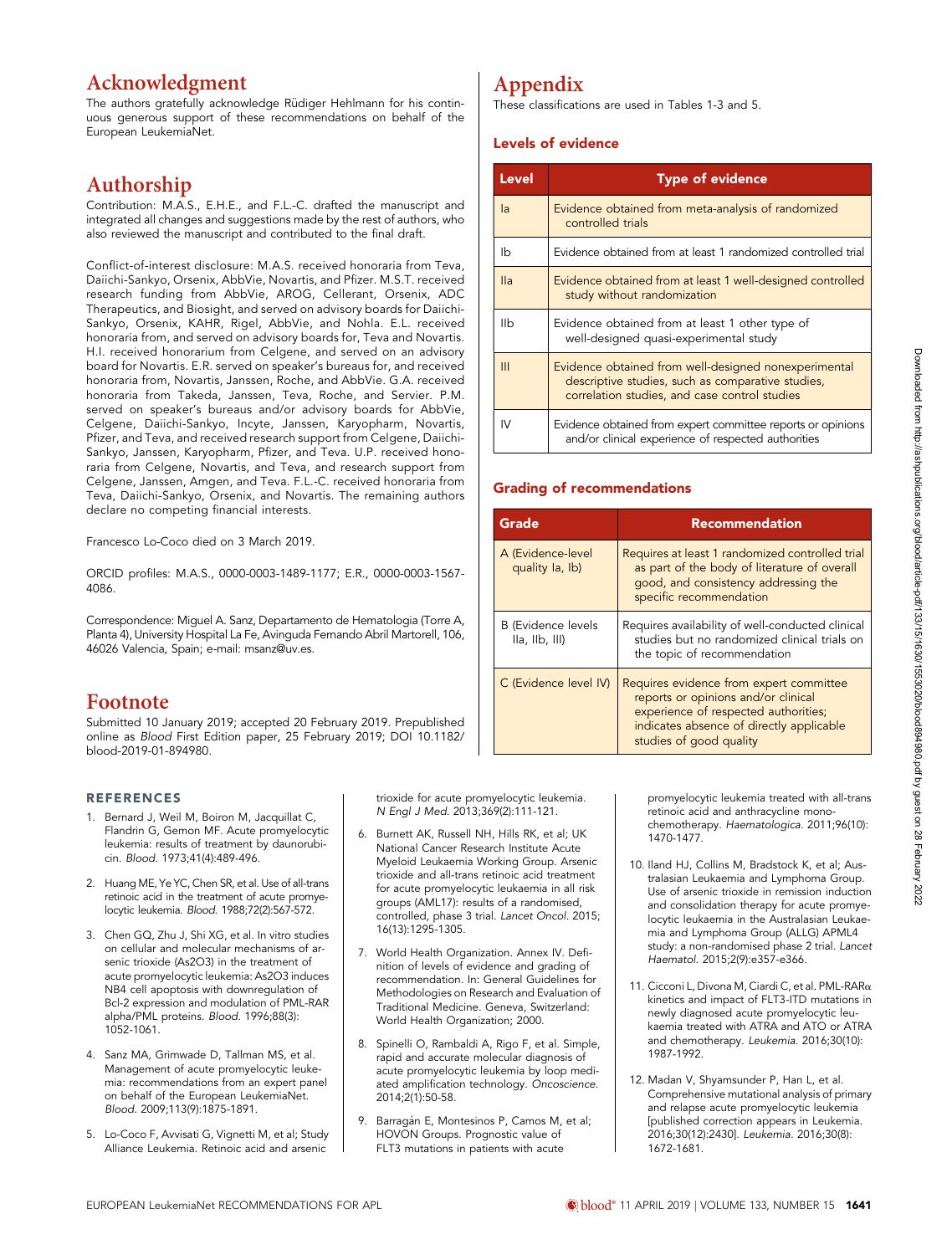- 13. Fasan A, Haferlach C, Perglerovà K, Kern W, Haferlach T. Molecular landscape of acute promyelocytic leukemia at diagnosis and relapse. Haematologica. 2017;102(6):  $e^{22} - e^{224}$
- 14. Ikezoe T. Pathogenesis of disseminated intravascular coagulation in patients with acute promyelocytic leukemia, and its treatment using recombinant human soluble thrombomodulin. Int J Hematol. 2014;100(1):27-37.
- 15. Saito H, Maruyama I, Shimazaki S, et al. Efficacy and safety of recombinant human soluble thrombomodulin (ART-123) in disseminated intravascular coagulation: results of a phase III, randomized, double-blind clinical trial. J Thromb Haemost. 2007;5(1):31-41.
- 16. Matsushita T, Watanabe J, Honda G, et al. Thrombomodulin alfa treatment in patients with acute promyelocytic leukemia and disseminated intravascular coagulation: a retrospective analysis of an open-label, multicenter, post-marketing surveillance study cohort. Thromb Res. 2014;133(5):772-781.
- 17. Ikezoe T, Takeuchi A, Isaka M, et al. Recombinant human soluble thrombomodulin safely and effectively rescues acute promyelocytic leukemia patients from disseminated intravascular coagulation. Leuk Res. 2012; 36(11):1398-1402.
- 18. Shindo M, Ikuta K, Addo L, et al. Successful control of disseminated intravascular coagulation by recombinant thrombomodulin during arsenic trioxide treatment in relapsed patient with acute promyelocytic leukemia. Case Rep Hematol. 2012;2012:908196.
- 19. Kawano N, Kuriyama T, Yoshida S, et al. Clinical features and treatment outcomes of six patients with disseminated intravascular coagulation resulting from acute promyelocytic leukemia and treated with recombinant human soluble thrombomodulin at a single institution. Intern Med. 2013;52(1):55-62.
- 20. Turner JR, Rodriguez I, Mantovani E, et al; Cardiac Safety Research Consortium. Druginduced proarrhythmia and torsade de pointes: a primer for students and practitioners of medicine and pharmacy. J Clin Pharmacol. 2018;58(8):997-1012.
- 21. Roboz GJ, Ritchie EK, Carlin RF, et al. Prevalence, management, and clinical consequences of QT interval prolongation during treatment with arsenic trioxide. J Clin Oncol. 2014;32(33):3723-3728.
- 22. Platzbecker U, Avvisati G, Cicconi L, et al. Improved outcomes with retinoic acid and arsenic trioxide compared with retinoic acid and chemotherapy in non-high-risk acute promyelocytic leukemia: final results of the randomized Italian-German APL0406 trial. J Clin Oncol. 2017;35(6):605-612.
- 23. Russell N, Burnett A, Hills R, et al; NCRI AML Working Group. Attenuated arsenic trioxide plus ATRA therapy for newly diagnosed and relapsed APL: long-term follow-up of the AML17 trial. Blood. 2018;132(13):1452-1454.
- 24. Abaza Y, Kantarjian H, Garcia-Manero G, et al. Long-term outcome of acute promyelocytic leukemia treated with all-trans-retinoic acid, arsenic trioxide, and gemtuzumab. Blood. 2017;129(10):1275-1283.
- 25. Zhu H, Hu J, Li X, et al. All-trans retinoic acid and arsenic combination therapy benefits lowto-intermediate-risk patients with newly diagnosed acute promyelocytic leukaemia: a long-term follow-up based on multivariate analysis. Br J Haematol. 2015;171(2):277-280.
- 26. Sanz MA, Montesinos P, Rayón C, et al; PETHEMA and HOVON Groups. Riskadapted treatment of acute promyelocytic leukemia based on all-trans retinoic acid and anthracycline with addition of cytarabine in consolidation therapy for high-risk patients: further improvements in treatment outcome. Blood. 2010;115(25):5137-5146.
- 27. Lo-Coco F, Avvisati G, Vignetti M, et al; Italian GIMEMA Cooperative Group. Front-line treatment of acute promyelocytic leukemia with AIDA induction followed by risk-adapted consolidation for adults younger than 61 years: results of the AIDA-2000 trial of the GIMEMA Group. Blood. 2010;116(17): 3171-3179.
- 28. Adès L, Guerci A, Raffoux E, et al; European APL Group. Very long-term outcome of acute promyelocytic leukemia after treatment with all-trans retinoic acid and chemotherapy: the European APL Group experience. Blood. 2010;115(9):1690-1696.
- 29. Iland HJ, Bradstock K, Supple SG, et al; Australasian Leukaemia and Lymphoma Group. All-trans-retinoic acid, idarubicin, and IV arsenic trioxide as initial therapy in acute promyelocytic leukemia (APML4). Blood. 2012;120(8):1570-1580, quiz 1752.
- 30. Rego EM, Kim HT, Ruiz-Argüelles GJ, et al. Improving acute promyelocytic leukemia (APL) outcome in developing countries through networking, results of the International Consortium on APL. Blood. 2013; 121(11):1935-1943.
- 31. Sanz MA, Montesinos P, Kim HT, et al; IC-APL and PETHEMA and HOVON Groups. All-trans retinoic acid with daunorubicin or idarubicin for risk-adapted treatment of acute promyelocytic leukaemia: a matched-pair analysis of the PETHEMA LPA-2005 and IC-APL studies. Ann Hematol. 2015;94(8):1347-1356.
- 32. Burnett AK, Hills RK, Grimwade D, et al; United Kingdom National Cancer Research Institute Acute Myeloid Leukaemia Subgroup. Inclusion of chemotherapy in addition to anthracycline in the treatment of acute promyelocytic leukaemia does not improve outcomes: results of the MRC AML15 trial. Leukemia. 2013;27(4):843-851.
- 33. Adès L, Sanz MA, Chevret S, et al. Treatment of newly diagnosed acute promyelocytic leukemia (APL): a comparison of French-Belgian-Swiss and PETHEMA results. Blood. 2008;111(3):1078-1084.
- 34. Au W-Y, Kumana CR, Kou M, et al. Oral arsenic trioxide in the treatment of relapsed acute promyelocytic leukemia. Blood. 2003;102(1): 407-408.
- 35. Zhu H-H, Wu D-P, Jin J, et al. Oral tetra-arsenic tetra-sulfide formula versus intravenous arsenic trioxide as first-line treatment of acute promyelocytic leukemia: a multicenter randomized controlled trial. J Clin Oncol. 2013; 31(33):4215-4221.
- 36. Gill H, Yim R, Lee HKK, et al. Long-term outcome of relapsed acute promyelocytic

leukemia treated with oral arsenic trioxidebased reinduction and maintenance regimens: A 15-year prospective study. Cancer. 2018;124(11):2316-2326.

- 37. Zhu H-H, Wu D-P, Du X, et al. Oral arsenic plus retinoic acid versus intravenous arsenic plus retinoic acid for non-high-risk acute promyelocytic leukaemia: a non-inferiority, randomised phase 3 trial. Lancet Oncol. 2018;19(7): 871-879.
- 38. Montesinos P, Díaz-Mediavilla J, Debén G, et al. Central nervous system involvement at first relapse in patients with acute promyelocytic leukemia treated with all-trans retinoic acid and anthracycline monochemotherapy without intrathecal prophylaxis. Haematologica. 2009;94(9):1242-1249.
- 39. Lo Coco F, Diverio D, Falini B, Biondi A, Nervi C, Pelicci PG. Genetic diagnosis and molecular monitoring in the management of acute promyelocytic leukemia. Blood. 1999;94(1):  $12-22.$
- 40. Grimwade D, Lo Coco F. Acute promyelocytic leukemia: a model for the role of molecular diagnosis and residual disease monitoring in directing treatment approach in acute myeloid leukemia. Leukemia. 2002;16(10): 1959-1973.
- 41. Döhner H, Estey E, Grimwade D, et al. Diagnosis and management of AML in adults: 2017 ELN recommendations from an international expert panel. Blood. 2017;129(4): 424-447.
- 42. Schuurhuis GJ, Heuser M, Freeman S, et al. Minimal/measurable residual disease in AML: a consensus document from the European LeukemiaNet MRD Working Party. Blood. 2018;131(12):1275-1291.
- 43. Grimwade D, Jovanovic JV, Hills RK, et al. Prospective minimal residual disease monitoring to predict relapse of acute promyelocytic leukemia and to direct pre-emptive arsenic trioxide therapy. J Clin Oncol. 2009; 27(22):3650-3658.
- 44. Freeman SD, Jovanovic JV, Grimwade D. Development of minimal residual diseasedirected therapy in acute myeloid leukemia. Semin Oncol. 2008;35(4):388-400.
- 45. Diverio D, Rossi V, Avvisati G, et al. Early detection of relapse by prospective reverse transcriptase-polymerase chain reaction analysis of the PML/RARalpha fusion gene in patients with acute promyelocytic leukemia enrolled in the GIMEMA-AIEOP multicenter "AIDA" trial. GIMEMA-AIEOP Multicenter "AIDA" trial. Blood. 1998;92(3):784-789.
- 46. Breccia M, Diverio D, Noguera NI, et al. Clinico-biological features and outcome of acute promyelocytic leukemia patients with persistent polymerase chain reactiondetectable disease after the AIDA front-line induction and consolidation therapy. Haematologica. 2004;89(1):29-33.
- 47. Takeshita A, Asou N, Atsuta Y, et al. Tamibarotene maintenance improved relapse-free survival of acute promyelocytic leukemia: a final result of prospective, randomized, JALSG-APL204 study. Leukemia. 2019;33(2):358–370.
- 48. Kutny MA, Alonzo TA, Gerbing RB, et al. Arsenic trioxide consolidation allows